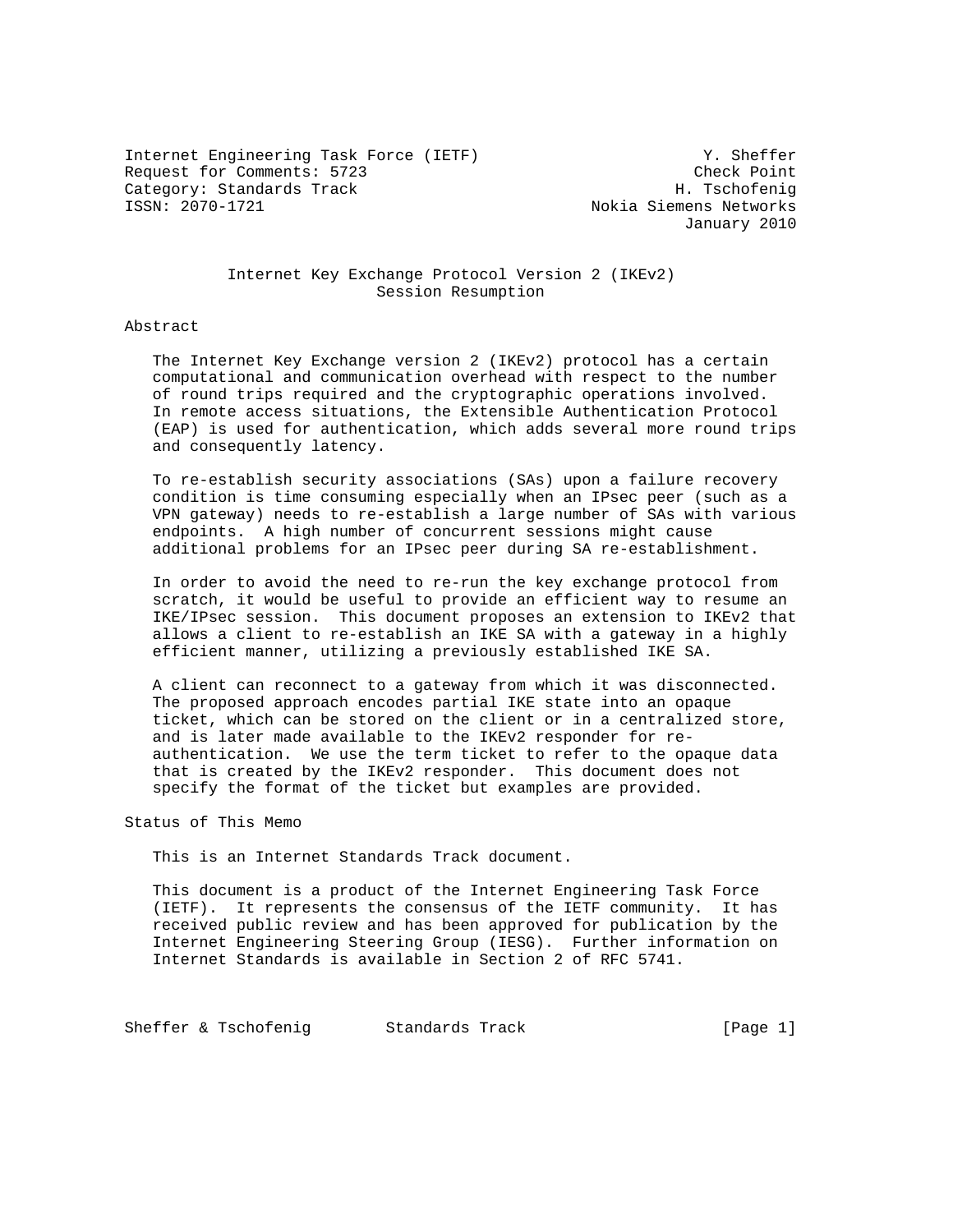Information about the current status of this document, any errata, and how to provide feedback on it may be obtained at http://www.rfc-editor.org/info/rfc5723.

Copyright Notice

 Copyright (c) 2010 IETF Trust and the persons identified as the document authors. All rights reserved.

 This document is subject to BCP 78 and the IETF Trust's Legal Provisions Relating to IETF Documents (http://trustee.ietf.org/license-info) in effect on the date of publication of this document. Please review these documents carefully, as they describe your rights and restrictions with respect to this document. Code Components extracted from this document must include Simplified BSD License text as described in Section 4.e of the Trust Legal Provisions and are provided without warranty as described in the Simplified BSD License.

 This document may contain material from IETF Documents or IETF Contributions published or made publicly available before November 10, 2008. The person(s) controlling the copyright in some of this material may not have granted the IETF Trust the right to allow modifications of such material outside the IETF Standards Process. Without obtaining an adequate license from the person(s) controlling the copyright in such materials, this document may not be modified outside the IETF Standards Process, and derivative works of it may not be created outside the IETF Standards Process, except to format it for publication as an RFC or to translate it into languages other than English.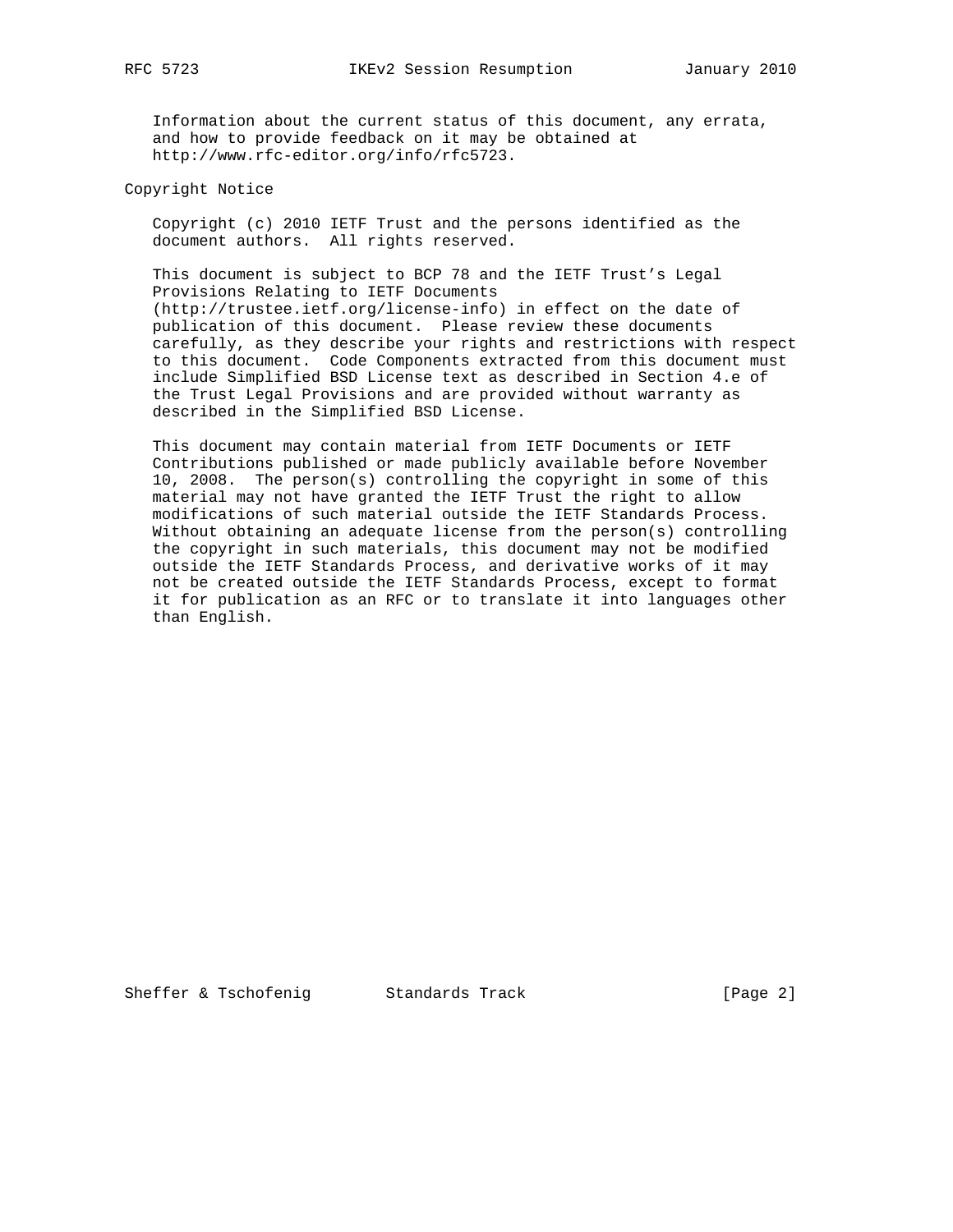Table of Contents

|                                  | 4.3.2. IKE_SESSION_RESUME Exchange 10                            |
|----------------------------------|------------------------------------------------------------------|
|                                  |                                                                  |
|                                  |                                                                  |
|                                  | 5. IKE and IPsec State after Resumption 12                       |
|                                  | 5.1. Generating Cryptographic Material for the Resumed IKE SA 15 |
|                                  |                                                                  |
|                                  |                                                                  |
|                                  | 6.2. Ticket Identity and Lifecycle 16                            |
| $7_{\scriptscriptstyle{\ddots}}$ |                                                                  |
|                                  | 7.1. TICKET_LT_OPAQUE Notify Payload 17                          |
|                                  |                                                                  |
| 8.                               |                                                                  |
|                                  |                                                                  |
|                                  |                                                                  |
|                                  |                                                                  |
|                                  |                                                                  |
|                                  | 9.4. Detecting the Need for Resumption 20                        |
|                                  | 9.5. Key Management for "Tickets by Value" 20                    |
|                                  |                                                                  |
|                                  |                                                                  |
|                                  |                                                                  |
|                                  |                                                                  |
|                                  | 9.10. Identity Privacy, Anonymity, and Unlinkability 22          |
|                                  |                                                                  |
|                                  |                                                                  |
|                                  |                                                                  |
|                                  |                                                                  |
|                                  |                                                                  |
|                                  | A.1. Example "Ticket by Value" Format 25                         |
|                                  | A.2. Example "Ticket by Reference" Format 25                     |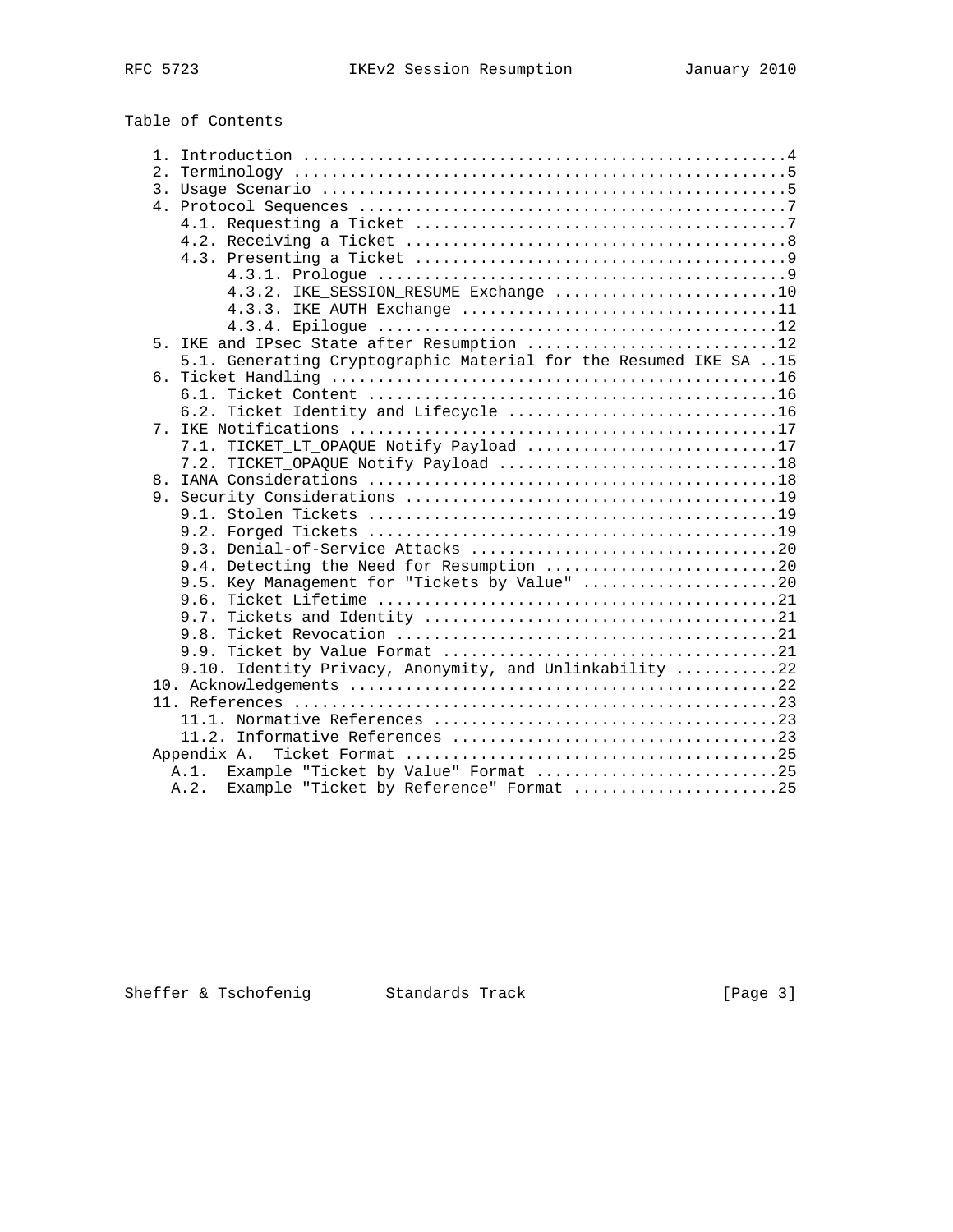## 1. Introduction

 The Internet Key Exchange version 2 (IKEv2) protocol has a certain computational and communication overhead with respect to the number of round trips required and the cryptographic operations involved. In particular, the Extensible Authentication Protocol (EAP) is used for authentication in remote access cases, which increases latency.

 To re-establish security associations (SAs) upon a failure recovery condition is time-consuming, especially when an IPsec peer, such as a VPN gateway, needs to re-establish a large number of SAs with various endpoints. A high number of concurrent sessions might cause additional problems for an IPsec responder. Usability is also affected when the re-establishment of an IKE SA involves user interaction for re-authentication.

 In many failure cases, it would be useful to provide an efficient way to resume an interrupted IKE/IPsec session. This document proposes an extension to IKEv2 that allows a client to re-establish an IKE SA with a gateway in a highly efficient manner, utilizing a previously established IKE SA.

 The client (IKEv2 initiator) stores the state about the previous IKE SA locally. The gateway (IKEv2 responder) has two options for maintaining the IKEv2 state about the previous IKE SA:

- o In the "ticket by reference" approach, the gateway stores the state locally, and gives the client a protected and opaque reference (e.g., an index to the gateway's table) that the gateway can later use to find the state. The client includes this opaque reference when it resumes the session.
- o In the "ticket by value" approach, the gateway stores its state in a ticket (data structure) that is encrypted and integrity protected by a key known only to the gateway. The ticket is passed to the client (who treats the ticket as an opaque string) and sent back to the gateway when the session is resumed. The gateway can then decrypt the ticket and recover the state.

 Note that the client behaves identically in both cases, and in general does not know which approach the gateway is using. Since the ticket (or reference) is only interpreted by the same party that created it, this document does not specify the exact format for it. However, Appendix A contains examples for both "ticket by reference" and "ticket by value" formats.

Sheffer & Tschofenig Standards Track [Page 4]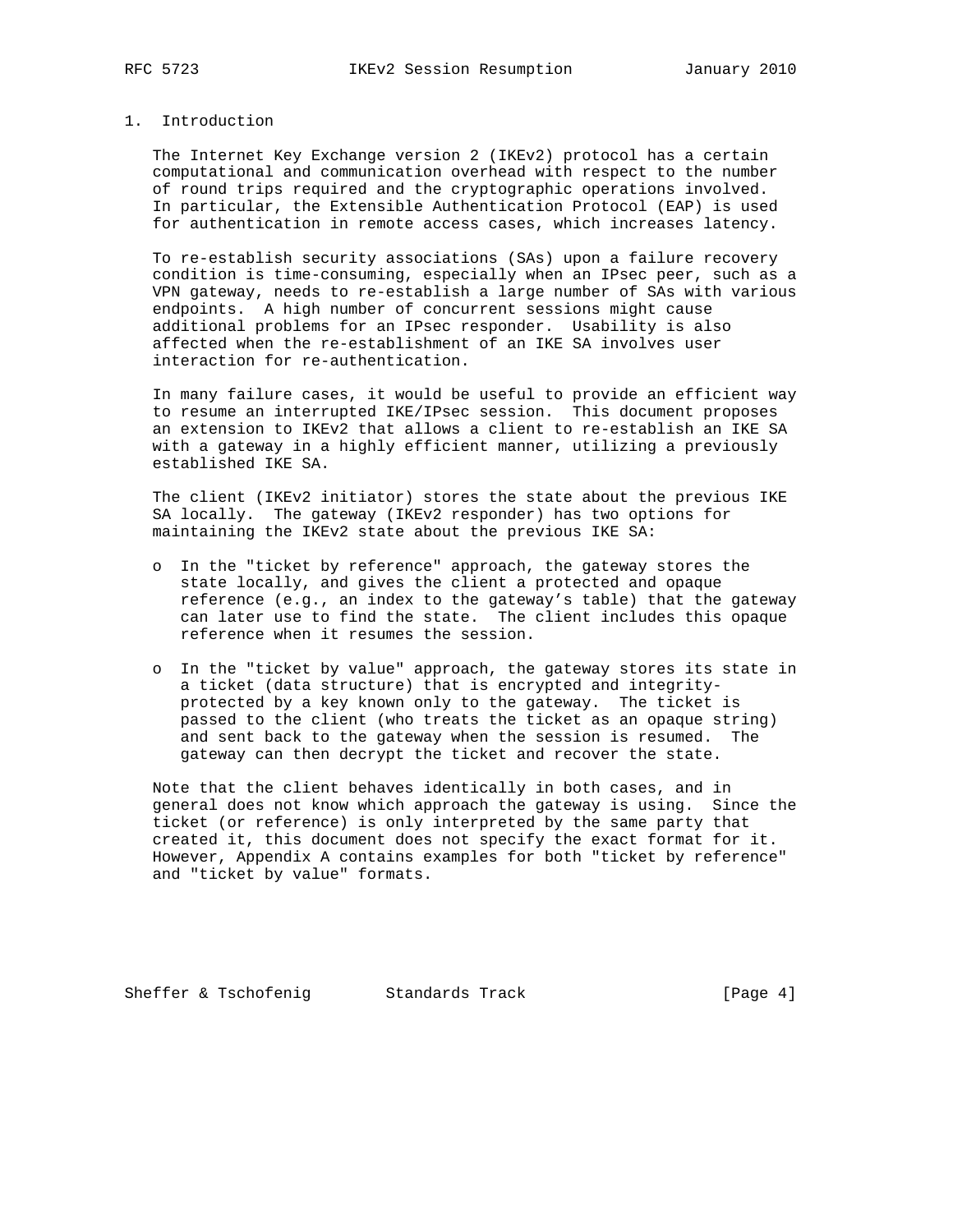This approach is similar to the one taken by Transport Layer Security (TLS) session resumption [RFC5077] with the required adaptations for IKEv2, e.g., to accommodate the two-phase protocol structure. We have borrowed heavily from that specification.

The proposed solution should additionally meet the following goals:

- o Using only symmetric cryptography to minimize CPU consumption.
- o Providing cryptographic agility.
- o Having no negative impact on IKEv2 security features.

The following are non-goals of this solution:

- o Failover from one gateway to another. This use case may be added in a future specification.
- o Providing load balancing among gateways.
- o Specifying how a client detects the need for resumption.
- 2. Terminology

 The key words "MUST", "MUST NOT", "REQUIRED", "SHALL", "SHALL NOT", "SHOULD", "SHOULD NOT", "RECOMMENDED", "MAY", and "OPTIONAL" in this document are to be interpreted as described in [RFC2119].

 This document uses terminology defined in [RFC4301] and [RFC4306]. In addition, this document uses the following term:

 Ticket: An IKEv2 ticket is a data structure that contains all the necessary information that allows an IKEv2 responder to re establish an IKEv2 security association.

 In this document, we use the term "ticket" and thereby refer to an opaque data structure that may either contain IKEv2 state as described above or a reference pointing to such state.

3. Usage Scenario

 This specification envisions two usage scenarios for efficient IKEv2 and IPsec SA session re-establishment.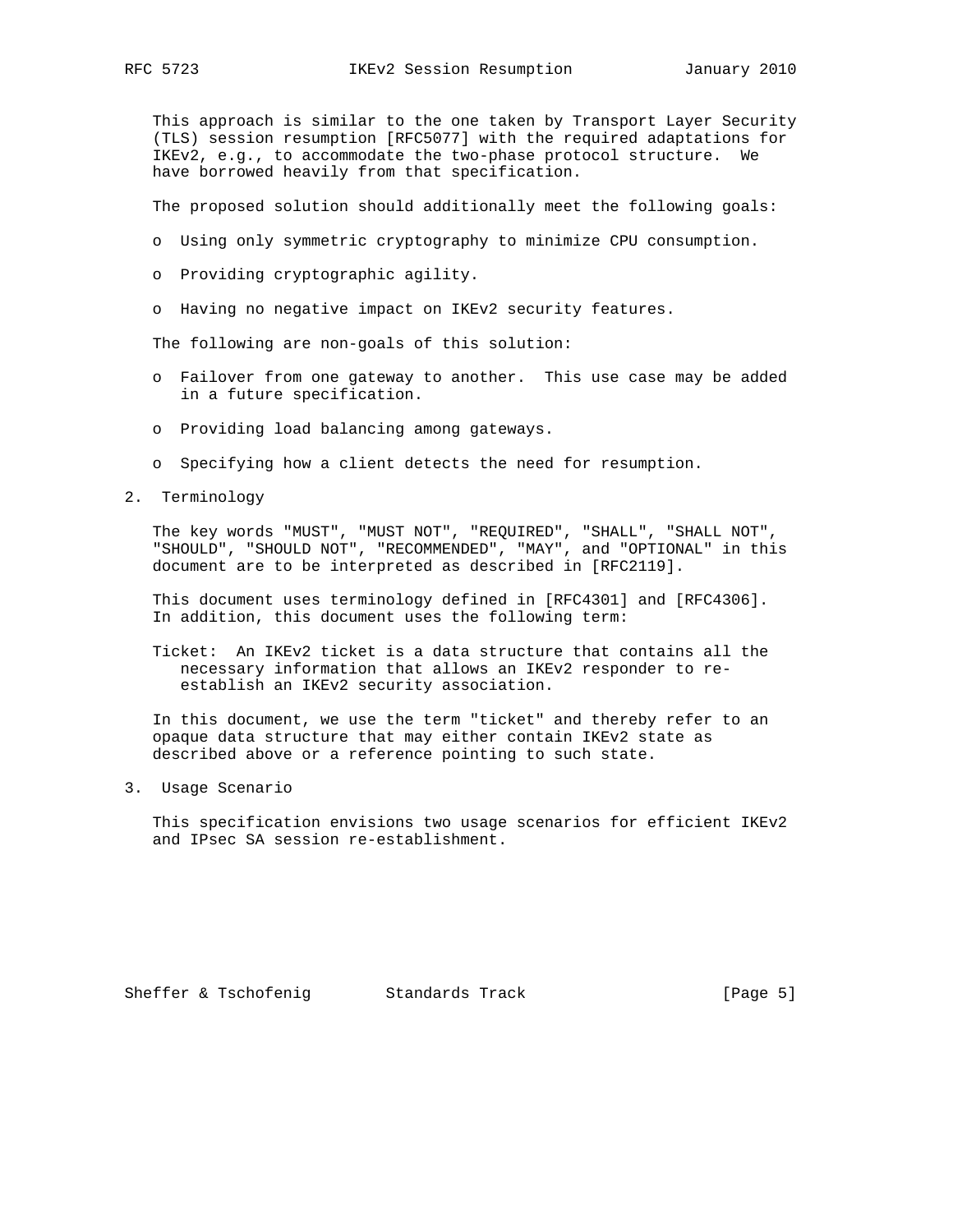The first is similar to the use case specified in Section 1.1.3 of the IKEv2 specification [RFC4306], where the IPsec tunnel mode is used to establish a secure channel between a remote access client and a gateway; the traffic flow may be between the client and entities beyond the gateway. This scenario is further discussed below.

 The second use case focuses on the usage of transport (or tunnel) mode to secure the communicate between two endpoints (e.g., two servers). The two endpoints have a client-server relationship with respect to a protocol that runs using the protections afforded by the IPsec SA.

(a)

|        | IKEv2/IKEv2-EAP |         |  | Protected                                         |
|--------|-----------------|---------|--|---------------------------------------------------|
| Remote |                 |         |  | Subnet                                            |
| Access |                 | Access  |  | $\left  \left. \text{---} \right. \right.$ and/or |
| Client |                 | Gateway |  | Internet                                          |
|        | IPsec tunnel    |         |  |                                                   |
|        |                 |         |  |                                                   |

 $(b)$ 

| +-+-+-+-+-+ |                    | +-+-+-+- |
|-------------|--------------------|----------|
|             | IKE SESSION RESUME |          |
| Remote      |                    |          |
| Access      |                    | Access   |
| Client      |                    | Gateway  |
|             | IPsec tunnel       |          |
|             |                    |          |

Figure 1: Resuming a Session with a Remote Access Gateway

 In the first use case above, an end host (an entity with a host implementation of IPsec [RFC4301]) establishes a tunnel mode IPsec SA with a gateway in a remote network using IKEv2. The end host in this scenario is sometimes referred to as a remote access client. At a later stage, when a client needs to re-establish the IKEv2 session, it may choose to establish IPsec SAs using a full IKEv2 exchange or the IKE\_SESSION\_RESUME exchange (shown in Figure 1).

 For either of the above use cases, there are multiple possible situations where the mechanism specified in this document could be useful. These include the following (note that this list is not meant to be exhaustive, and any particular deployment may not care about all of these):

Sheffer & Tschofenig Standards Track [Page 6]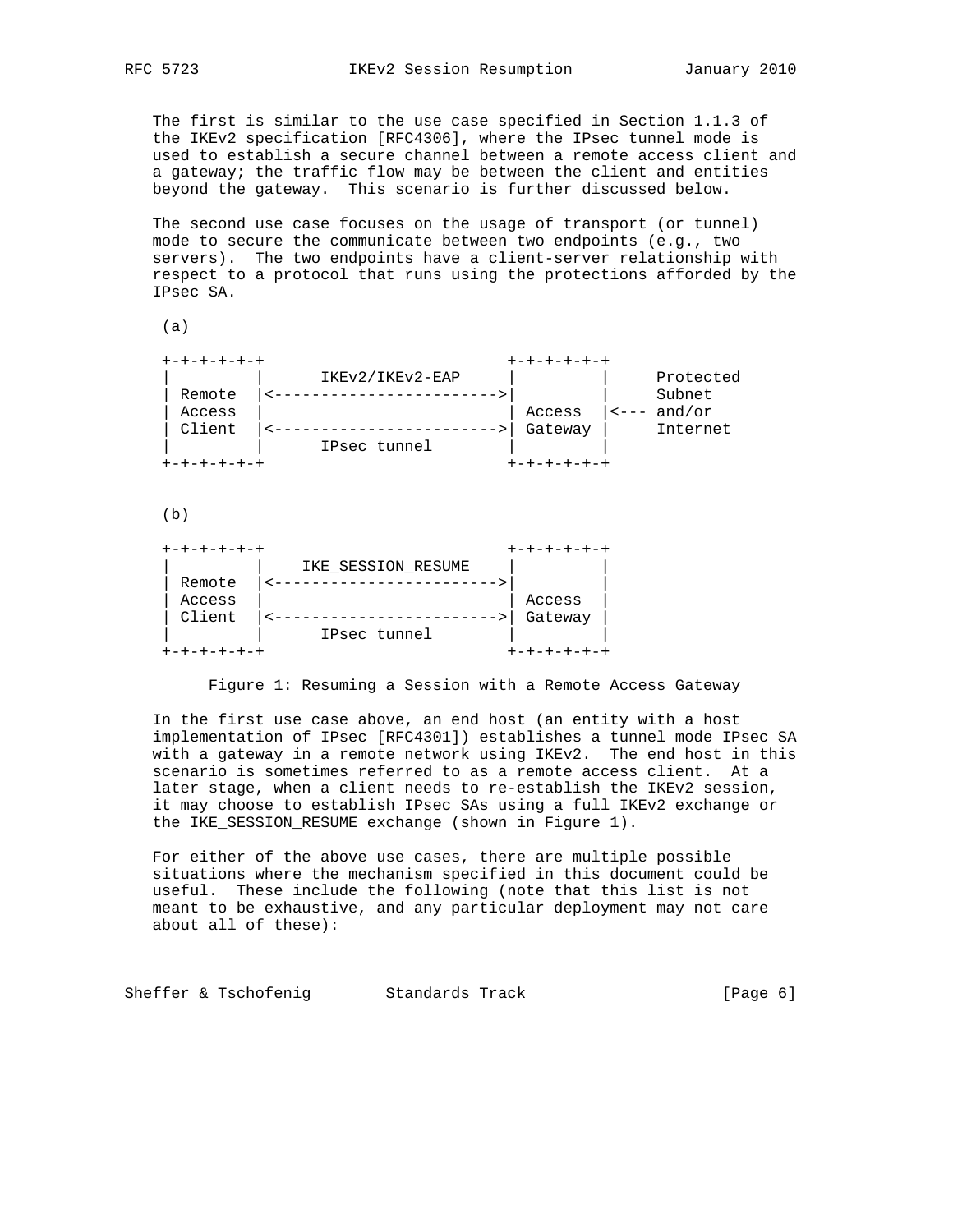- o If a client temporarily loses network connectivity (and the IKE SA times out through the liveness test facility, a.k.a. "dead peer detection"), this mechanism could be used to re-establish the SA with less overhead (network, CPU, authentication infrastructure) and without requiring user interaction for authentication.
- o If the connectivity problems affect a large number of clients (e.g., a large remote access VPN gateway), when the connectivity is restored, all the clients might reconnect almost simultaneously. This mechanism could be used to reduce the load spike for cryptographic operations and authentication infrastructure.
- o Losing connectivity can also be predictable and planned; for example, putting a laptop to "stand-by" mode before traveling. This mechanism could be used to re-establish the SA when the laptop is switched back on (again, with less overhead and without requiring user interaction for authentication). However, such user-level "resumption" may often be disallowed by policy. Moreover, this document requires the client to destroy the ticket when the user explicitly "logs out" (Section 6.2).
- 4. Protocol Sequences

 This section provides protocol details and contains the normative parts. This document defines two protocol exchanges, namely requesting a ticket, see Section 4.1, and presenting a ticket, see Section 4.3.

4.1. Requesting a Ticket

A client MAY request a ticket in the following exchanges:

- o In an IKE\_AUTH exchange, as shown in the example message exchange in Figure 2 below.
- o In a CREATE\_CHILD\_SA exchange, when an IKE SA is rekeyed (and only when this exchange is initiated by the client).
- o In an Informational exchange at any time, e.g., if the gateway previously replied with an N(TICKET\_ACK) instead of providing a ticket, or when the ticket lifetime is about to expire, or following a gateway-initiated IKE rekey. All such Informational exchanges MUST be initiated by the client.
- o While resuming an IKE session, i.e., in the IKE\_AUTH exchange that follows an IKE\_SESSION\_RESUME exchange, see Section 4.3.3.

Sheffer & Tschofenig Standards Track [Page 7]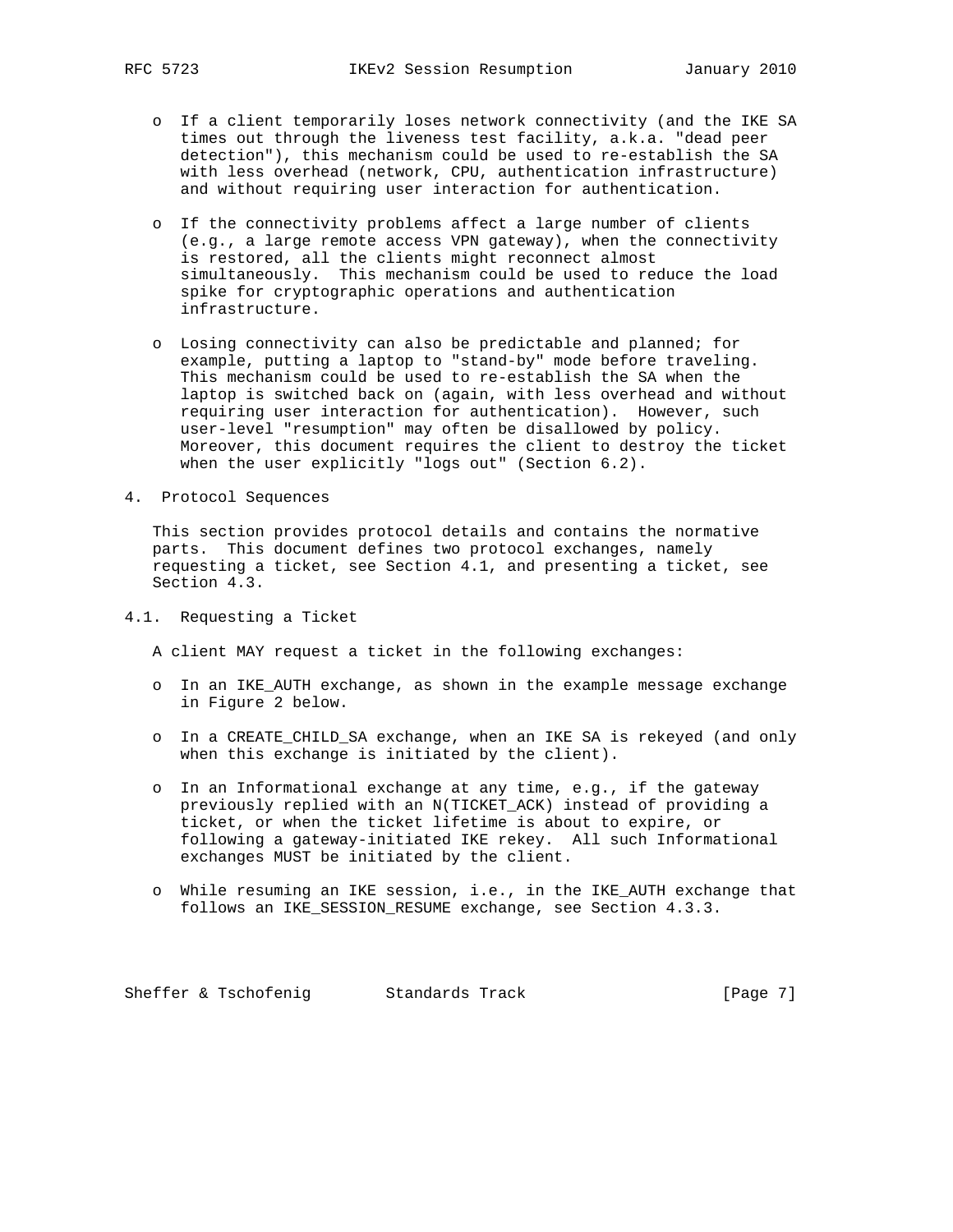Normally, a client requests a ticket in the third message of an IKEv2 exchange (the first of IKE\_AUTH). Figure 2 shows the message exchange for this typical case.

 Initiator Responder ----------- ----------- HDR, SAi1, KEi, Ni -->

<-- HDR, SAr1, KEr, Nr [, CERTREQ]

 HDR, SK {IDi, [CERT,] [CERTREQ,] [IDr,] AUTH, SAi2, TSi, TSr, N(TICKET\_REQUEST)} -->

Figure 2: Example Message Exchange for Requesting a Ticket

 The notification payloads are described in Section 7. The above is an example, and IKEv2 allows a number of variants on these messages. Refer to [RFC4306] and [IKEV2-BIS] for more details on IKEv2.

 When an IKEv2 responder receives a request for a ticket using the N(TICKET\_REQUEST) payload, it MUST perform one of the following operations if it supports the extension defined in this document:

- o it creates a ticket and returns it with the N(TICKET\_LT\_OPAQUE) payload in a subsequent message towards the IKEv2 initiator. This is shown in Figure 3.
- o it returns an N(TICKET NACK) payload, if it refuses to grant a ticket for some reason.
- o it returns an N(TICKET\_ACK), if it cannot grant a ticket immediately, e.g., due to packet size limitations. In this case, the client MAY request a ticket later using an Informational exchange, at any time during the lifetime of the IKE SA.

 Regardless of this choice, there is no change to the behavior of the responder with respect to the IKE exchange, and the proper IKE response (e.g., an IKE\_AUTH response or an error notification) MUST be sent.

### 4.2. Receiving a Ticket

 The IKEv2 initiator receives the ticket and may accept it, provided the IKEv2 exchange was successful. The ticket may be used later with an IKEv2 responder that supports this extension. Figure 3 shows how the initiator receives the ticket.

Sheffer & Tschofenig Standards Track (Page 8)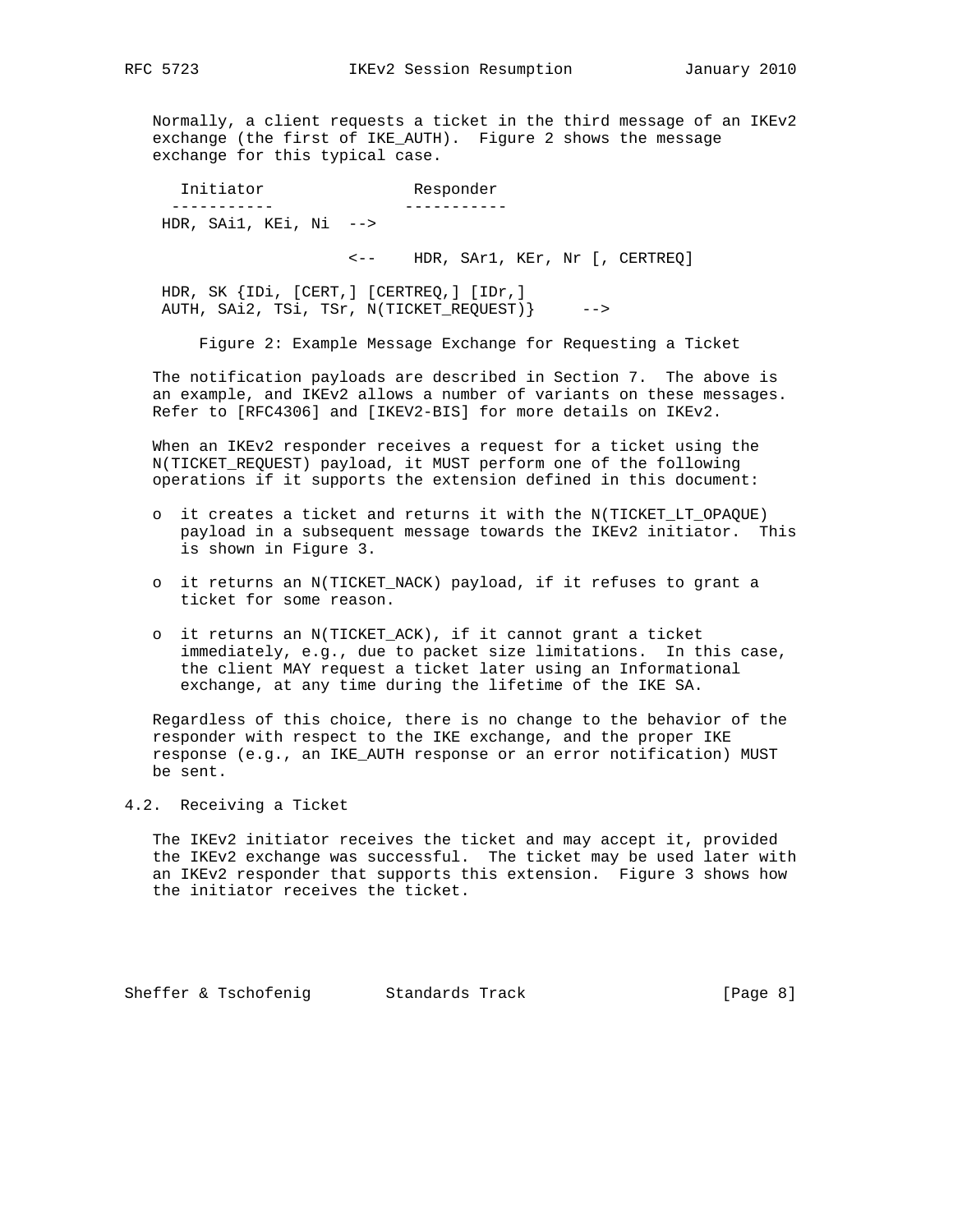Initiator Responder ----------- -----------

 <-- HDR, SK {IDr, [CERT,] AUTH, SAr2, TSi, TSr, N(TICKET\_LT\_OPAQUE) }

Figure 3: Receiving a Ticket

 When a multi-round-trip IKE\_AUTH exchange is used, the N(TICKET\_REQUEST) payload MUST be included in the first IKE\_AUTH request, and N(TICKET\_LT\_OPAQUE) (or TICKET\_NACK/TICKET\_ACK) MUST only be returned in the final IKE\_AUTH response.

 When the client accepts the ticket, it stores it in its local storage for later use, along with the IKE SA to which the ticket refers. Since the ticket itself is opaque to the client, the local storage MUST also include all items marked as "from the ticket" in the table of Section 5.

#### 4.3. Presenting a Ticket

 When the client wishes to recover from an interrupted session, it presents the ticket to resume the session. This section describes the resumption process, consisting of some preparations, an IKE\_SESSION\_RESUME exchange, an IKE\_AUTH exchange and finalization.

## 4.3.1. Prologue

 It is up to the client's local policy to decide when the communication with the IKEv2 responder is seen as interrupted and the session resumption procedure is to be initiated.

 A client MAY initiate a regular (non-ticket-based) IKEv2 exchange even if it is in possession of a valid, unexpired ticket. A client MUST NOT present a ticket when it knows that the ticket's lifetime has expired.

 Tickets are intended for one-time use, i.e., a client MUST NOT reuse a ticket. A reused ticket SHOULD be rejected by a gateway. Note that a ticket is considered as used only when an IKE SA has been established successfully with it.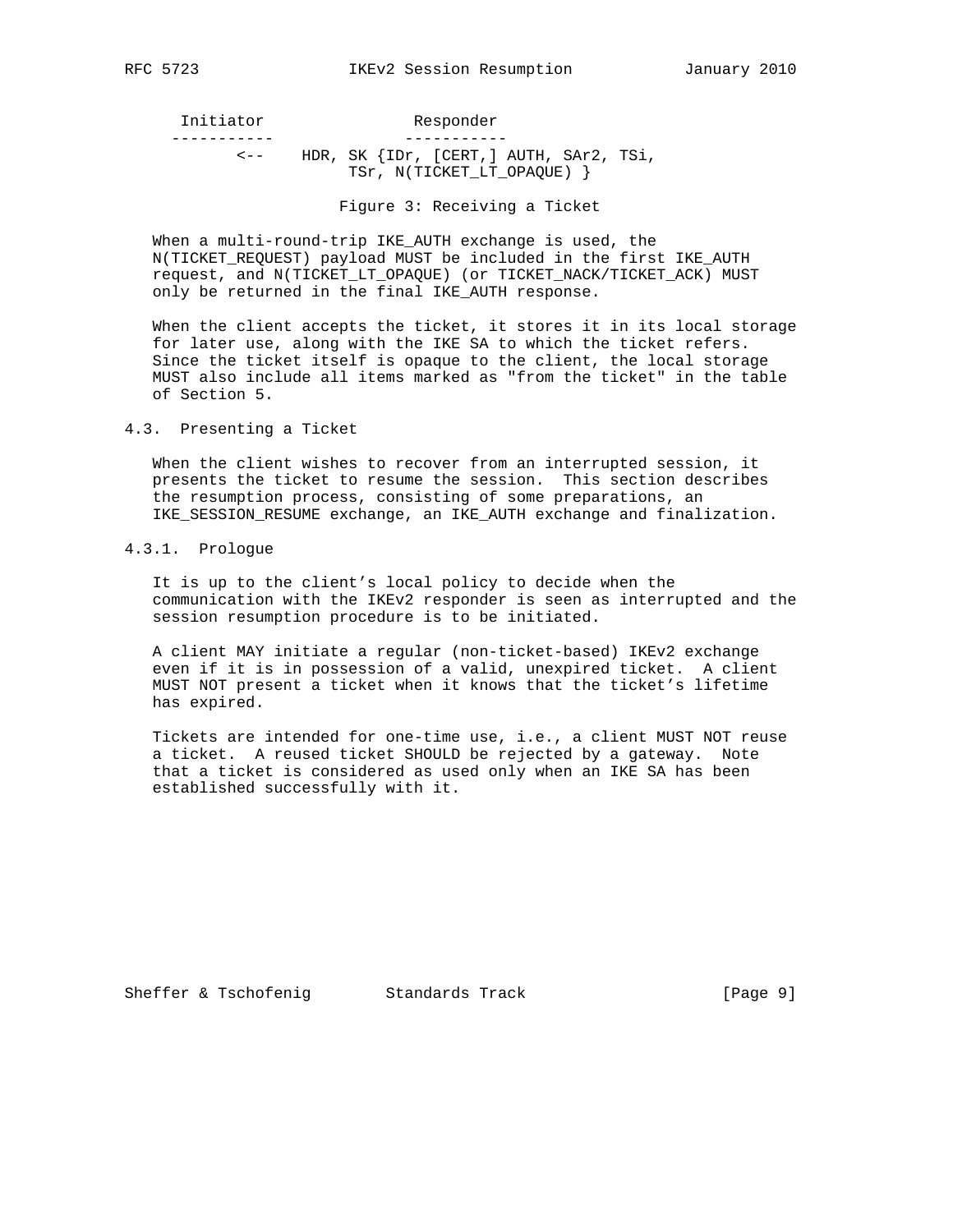### 4.3.2. IKE\_SESSION\_RESUME Exchange

 This document specifies a new IKEv2 exchange type called IKE\_SESSION\_RESUME whose value is 38. This exchange is equivalent to the IKE\_SA\_INIT exchange, and MUST be followed by an IKE\_AUTH exchange. The client SHOULD NOT use this exchange type unless it knows that the gateway supports it (this condition is trivially true in the context of the current document, since the client always resumes into the same gateway that generated the ticket).

 Initiator Responder ----------- ----------- HDR, [N(COOKIE),] Ni, N(TICKET\_OPAQUE) [,N+] -->

Figure 4: IKEv2 Initiator Wishes to Resume an IKE SA

 The exchange type in HDR is set to 'IKE\_SESSION\_RESUME'. The initiator sets the SPIi (Security Parameter Index, Initiator) value in the HDR to a new, unique value and the SPIr value is set to 0.

 When the IKEv2 responder receives a ticket using the N(TICKET\_OPAQUE) payload, it MUST perform one of the following steps if it supports the extension defined in this document:

- o If it is willing to accept the ticket, it responds as shown in Figure 5.
- o It responds with an unprotected N(TICKET\_NACK) notification, if it rejects the ticket for any reason. In that case, the initiator should re-initiate a regular IKE exchange. One such case is when the responder receives a ticket for an IKE SA that has previously been terminated on the responder itself, which may indicate inconsistent state between the IKEv2 initiator and the responder. However, a responder is not required to maintain the state for terminated sessions.

 Initiator Responder ----------- -----------  $\leftarrow -$  HDR, Nr  $[N+]$ 

Figure 5: IKEv2 Responder Accepts the Ticket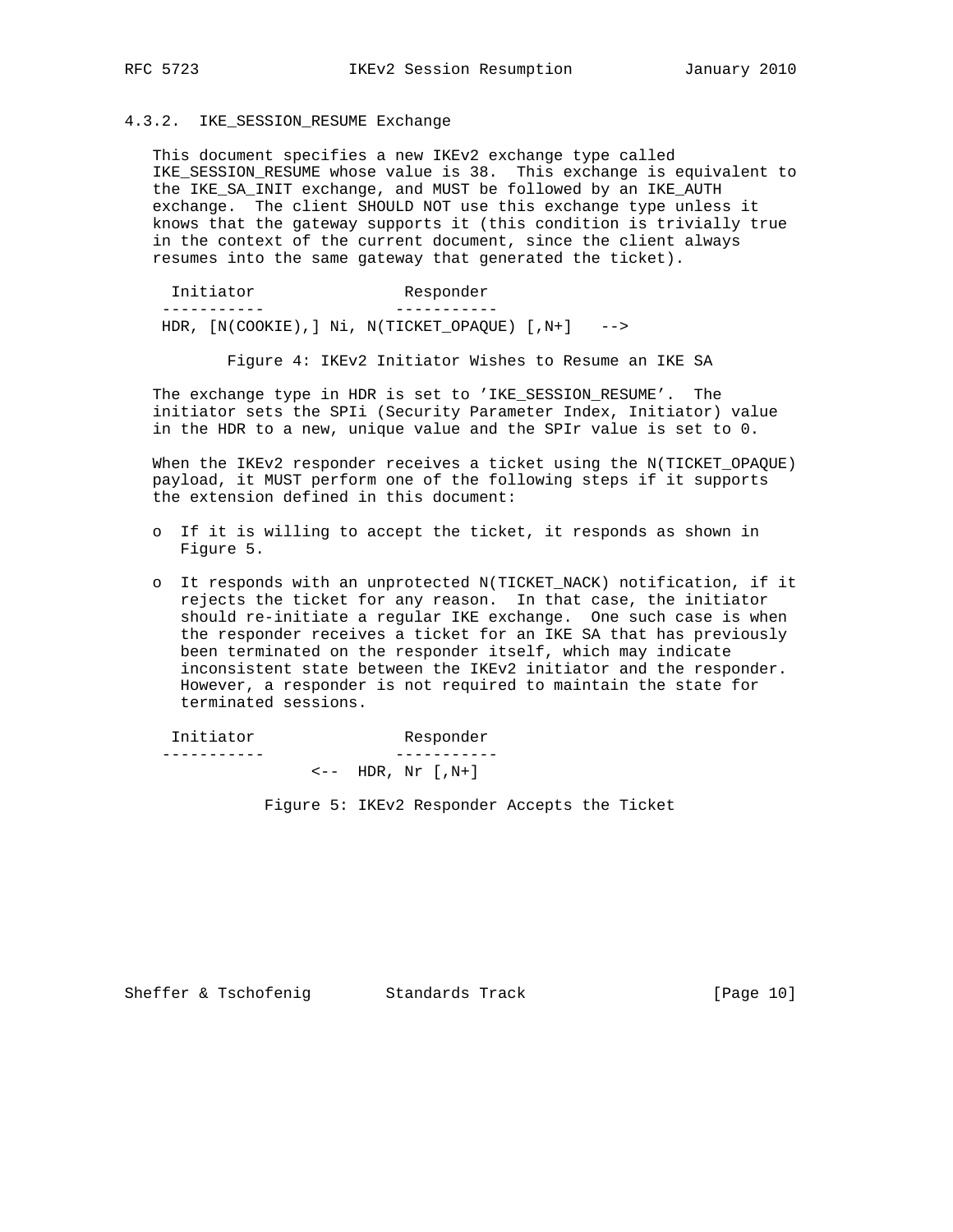Again, the exchange type in HDR is set to 'IKE\_SESSION\_RESUME'. The responder copies the SPIi value from the request, and the SPIr value is set to a new, unique value.

 Where not specified otherwise, the IKE\_SESSION\_RESUME exchange behaves exactly like the IKE\_SA\_INIT exchange. Specifically:

- o The client MAY resume the IKE exchange from any IP address and port, regardless of its original address. The gateway MAY reject the resumed exchange if its policy depends on the client's address (although this rarely makes sense).
- o The first message MAY be rejected in denial-of-service (DoS) situations, with the initiator instructed to send a cookie.
- o Notifications normally associated with IKE\_SA\_INIT can be sent. In particular, NAT detection payloads.
- o The client's NAT traversal status SHOULD be determined anew in IKE\_SESSION\_RESUME. If NAT is detected, the initiator switches to UDP encapsulation on port 4500, as per [RFC4306], Section 2.23. NAT status is explicitly not part of the session resumption state.
- o The SPI values and Message ID fields behave similarly to IKE\_SA\_INIT.

 Although the IKE SA is not fully valid until the completion of the IKE\_AUTH exchange, the peers must create much of the SA state (Section 5) now. Specifically, the shared key values are required to protect the IKE\_AUTH payloads. Their generation is described in Section 5.1.

4.3.3. IKE\_AUTH Exchange

 Following the IKE\_SESSION\_RESUME exchange, the client MUST initiate an IKE\_AUTH exchange, which is largely as specified in [RFC4306]. This section lists the differences and constraints compared to the base document.

 The value of the AUTH payload is derived in a manner similar to the usage of IKEv2 pre-shared secret authentication:

AUTH = prf(SK\_px, <message octets>)

 Each of the initiator and responder uses its own value for SK\_px, namely SK\_pi for the initiator and SK\_pr for the responder. Both are taken from the newly generated IKE SA (Section 5.1).

Sheffer & Tschofenig Standards Track [Page 11]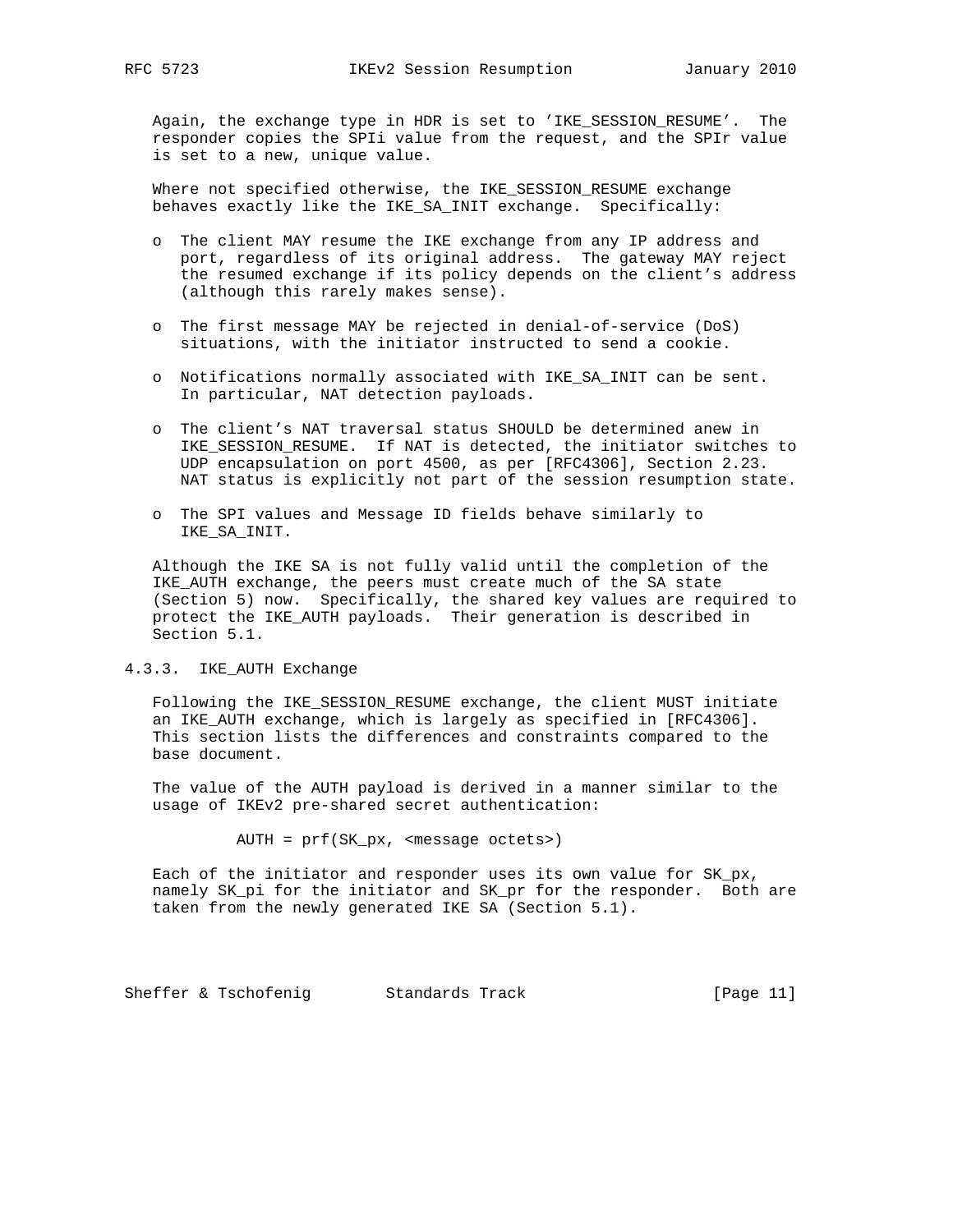The exact material to be signed is defined in Section 2.15 of [RFC4306].

The IDi value sent in the IKE AUTH exchange MUST be identical to the value included in the ticket. A CERT payload MUST NOT be included in this exchange, and therefore a new IDr value cannot be negotiated (since it would not be authenticated). As a result, the IDr value sent (by the gateway, and optionally by the client) in this exchange MUST also be identical to the value included in the ticket.

 When resuming a session, a client will typically request a new ticket immediately, so that it is able to resume the session again in the case of a second failure. The N(TICKET\_REQUEST) and N(TICKET\_LT\_OPAQUE) notifications will be included in the IKE\_AUTH exchange that follows the IKE\_SESSION\_RESUME exchange, with similar behavior to a ticket request during a regular IKE exchange, Section 4.1. The returned ticket (if any) will correspond to the IKE SA created per the rules described in Section 5.

4.3.4. Epilogue

 Following the IKE\_AUTH exchange, a new IKE SA is created by both parties, see Section 5, and a Child SA is derived, per Section 2.17 of [RFC4306].

 When the responder receives a ticket for an IKE SA that is still active and if the responder accepts it (i.e., following successful completion of the IKE\_AUTH exchange), the old SA SHOULD be silently deleted without sending a DELETE informational exchange. Consequently, all the dependent IPsec Child SAs are also deleted.

5. IKE and IPsec State after Resumption

 During the resumption process, both peers create IKE and IPsec state for the resumed IKE SA. Although the SA is only completed following a successful IKE\_AUTH exchange, many of its components are created earlier, notably the SA's crypto material (Section 5.1).

 When a ticket is presented, the gateway needs to obtain the ticket state. In case a "ticket by reference" was provided by the client, the gateway needs to resolve the reference in order to obtain this state. In case the client has already provided a "ticket by value", the gateway can parse the ticket to obtain the state directly. In either case, the gateway needs to process the ticket state in order to restore the state of the old IKE SA, and the client retrieves the same state from its local store.

Sheffer & Tschofenig Standards Track [Page 12]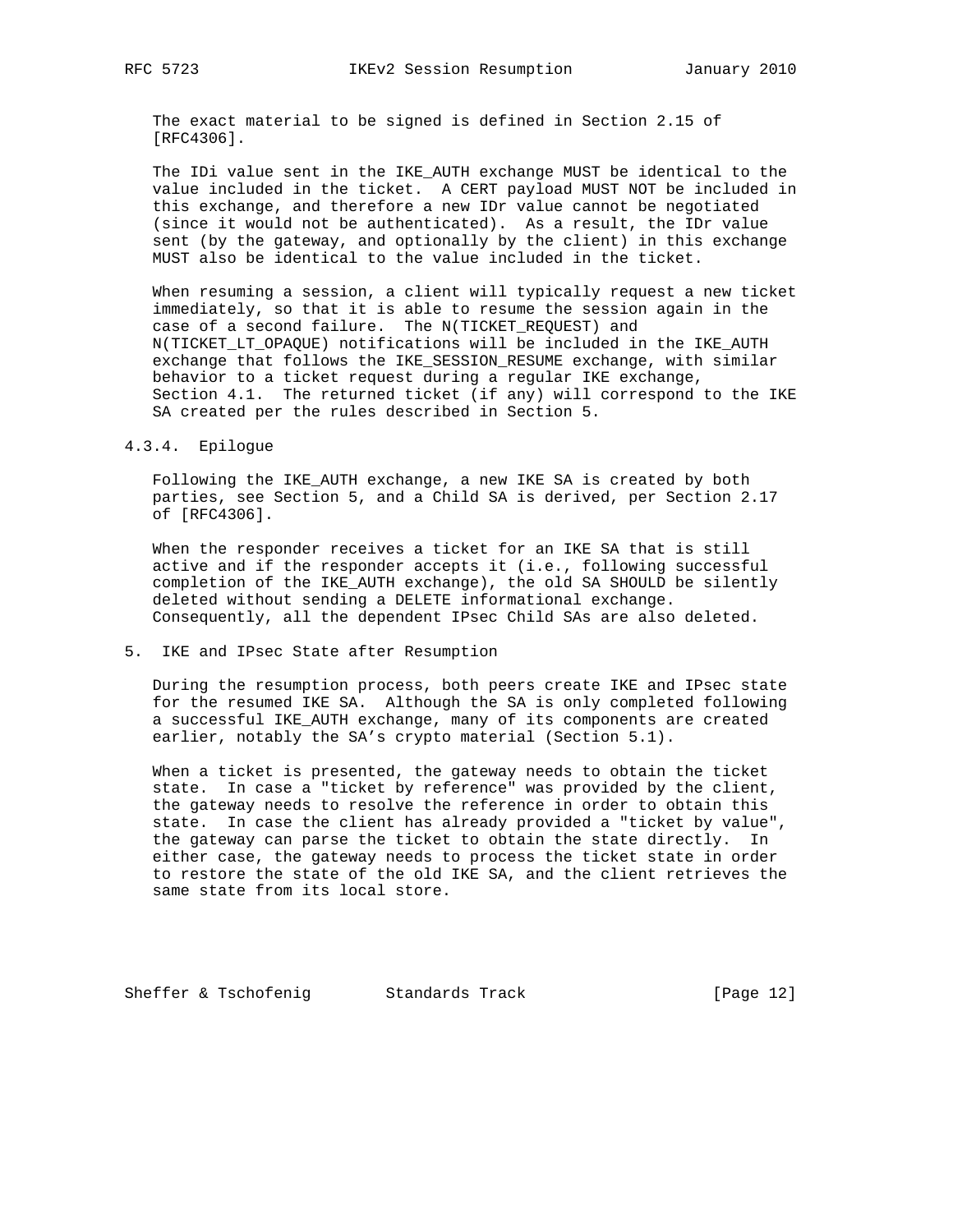The following table describes the IKE and IPsec state of the peers after session resumption, and how it is related to their state before the IKE SA was interrupted. When the table mentions that a certain state item is taken "from the ticket", this should be construed as:

- o The client retrieves this item from its local store.
- o In the case of "ticket by value", the gateway encodes this information in the ticket.
- o In the case of "ticket by reference", the gateway fetches this information from the ticket store.

 +--------------------------------+----------------------------------+ | State Item | After Resumption +--------------------------------+----------------------------------+ | IDi | From the ticket (but must also | | be exchanged in IKE\_AUTH). See | also Note 1. | | | IDr  $|$  From the ticket (but must also | be exchanged in IKE AUTH). | | | Authentication method (PKI, | From the ticket. pre-shared secret, EAP, PKI-less EAP [EAP-AUTH] etc.) | | | Certificates (when applicable) | From the ticket, see Note 2. | | | Local IP address/port, peer IP | Selected by the client, see Note address/port | 3. | | | NAT detection status | From new exchange. | | | | SPIs | From new exchange, see Note 4. | | | | Which peer is the "original  $|$  Determined by the initiator of  $\left| \text{IKE}_\text{SESSION\_RESUME}. \right|$  | | | IKE SA sequence numbers | Reset to 0 in (Message ID) | IKE\_SESSION\_RESUME, and subsequently incremented | normally. | | | IKE SA algorithms (SAr) | From the ticket. | | |

Sheffer & Tschofenig Standards Track [Page 13]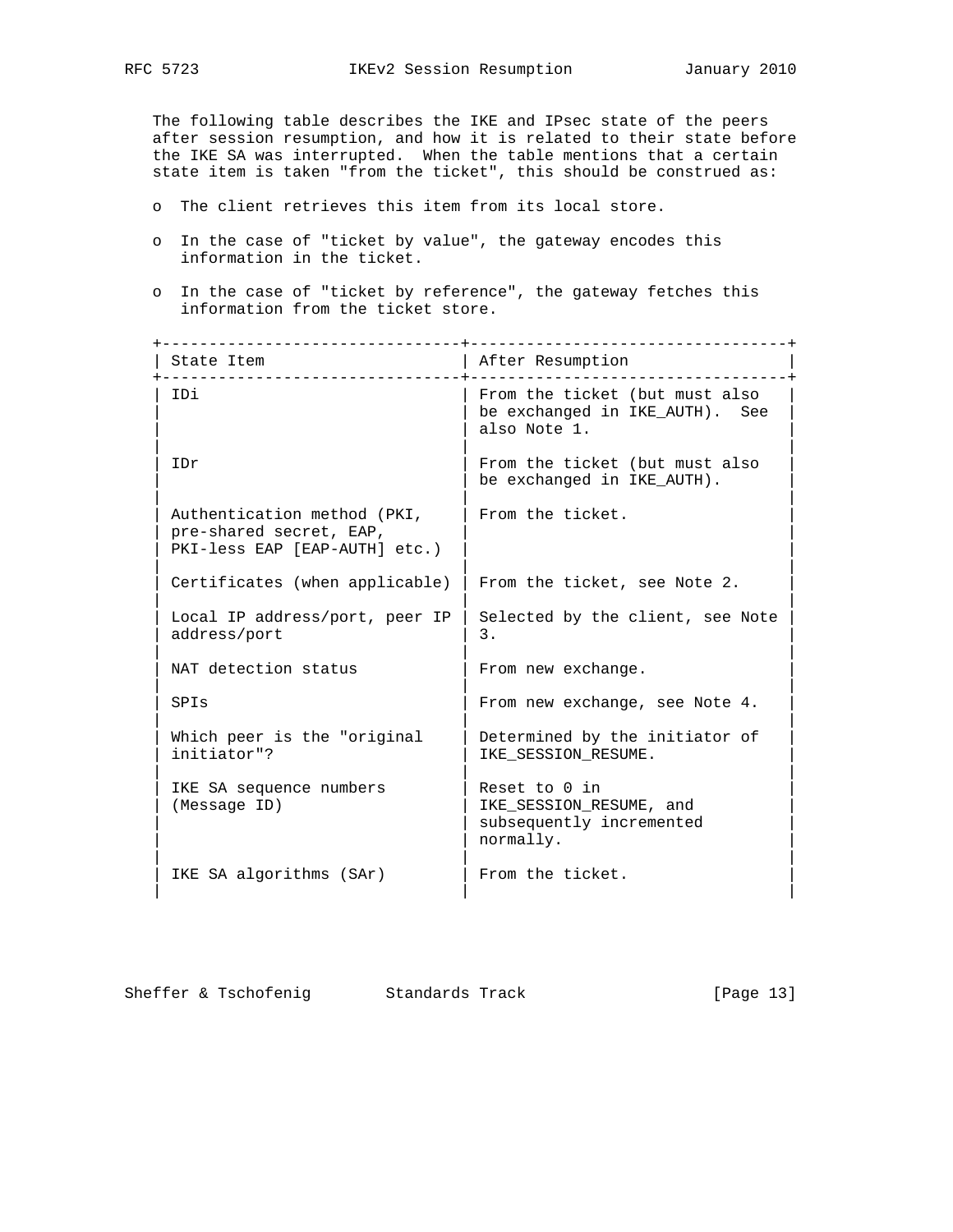| IKE SA keys (SK *)                         | The old SK d is obtained from<br>the ticket and all keys are<br>refreshed, see Section 5.1. |
|--------------------------------------------|---------------------------------------------------------------------------------------------|
| IKE SA window size                         | Reset to 1.                                                                                 |
| Child SAs (ESP/AH)                         | Created in new exchange, see<br>Note 6.                                                     |
| Internal IP address                        | Not resumed, but see Note 5.                                                                |
| Other Configuration Payload<br>information | Not resumed.                                                                                |
| Peer Vendor IDs                            | Not resumed, resent in new<br>exchange if required.                                         |
| Peer supports MOBIKE [RFC4555]             | From new exchange.                                                                          |
| MOBIKE additional addresses                | Not resumed, should be resent by<br>client if necessary.                                    |
| Time until re-authentication<br>[RFC4478]  | From new exchange (but ticket<br>lifetime is bounded by this<br>duration).                  |
| Peer supports redirects<br>[RFC5685]       | From new exchange.                                                                          |

- Note 1: The authenticated peer identity used for policy lookups may not be the same as the IDi payload. This is possible when using certain EAP methods, see Section 3.5 of [RFC4718]. If these identities are indeed different, then the authenticated client identity MUST be included in the ticket. Note that the client may not have access to this value.
- Note 2: Certificates don't need to be stored if the peer never uses them for anything after the IKE SA is up; however, if they are needed, e.g., if exposed to applications via IPsec APIs, they MUST be stored in the ticket.
- Note 3: If the certificate has an iPAddress SubjectAltName, and the implementation requires it to match the peer's source IP address, the same check needs to be performed on session resumption and the required information saved locally or in the ticket.

Sheffer & Tschofenig Standards Track [Page 14]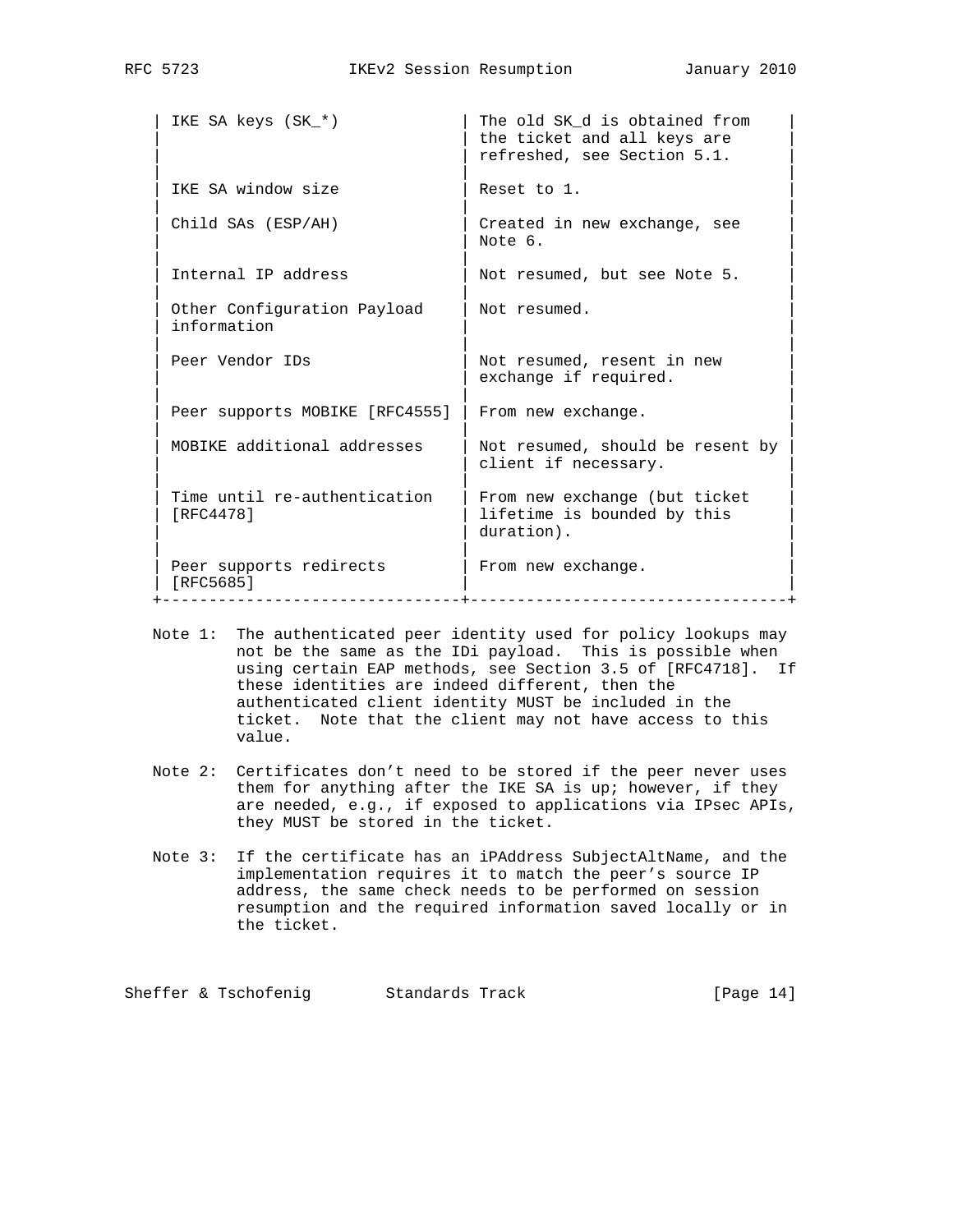- Note 4: SPI values of the old SA MAY be stored in the ticket, to help the gateway locate corresponding old IKE state. These values MUST NOT be used for the resumed SA.
- Note 5: The client can request the address it was using earlier, and if possible, the gateway SHOULD honor the request.
- Note 6: Since information about Child SAs and configuration payloads is not resumed, IKEv2 features related to Child SA negotiation (such as IPCOMP\_SUPPORTED, ESP\_TFC\_PADDING\_NOT\_SUPPORTED, ROHC-over-IPsec [ROHCoIPsec] and configuration) aren't usually affected by session resumption.

 IKEv2 features that affect only the IKE\_AUTH exchange (including HTTP\_CERT\_LOOKUP\_SUPPORTED, multiple authentication exchanges [RFC4739], Elliptic Curve Digital Signature Algorithm (ECDSA) authentication [RFC4754], and the Online Certificate Status Protocol (OCSP) [RFC4806]) don't usually need any state in the IKE SA (after the IKE\_AUTH exchanges are done), so resumption doesn't affect them.

 New IKEv2 features that are not covered by Note 6 or by the previous paragraph should specify how they interact with session resumption.

5.1. Generating Cryptographic Material for the Resumed IKE SA

 The cryptographic material is refreshed based on the ticket and the nonce values, Ni, and Nr, from the current exchange. A new SKEYSEED value is derived as follows:

SKEYSEED = prf(SK\_d\_old, "Resumption" | Ni | Nr)

where SK\_d\_old is taken from the ticket. The literal string is encoded as 10 ASCII characters, with no NULL terminator.

The keys are derived as follows, unchanged from IKEv2:

 {SK\_d | SK\_ai | SK\_ar | SK\_ei | SK\_er | SK\_pi | SK\_pr} = prf+(SKEYSEED, Ni | Nr | SPIi | SPIr)

where SPIi, SPIr are the SPI values created in the new IKE exchange.

 See [RFC4306] for the notation. "prf" is determined from the SA value in the ticket.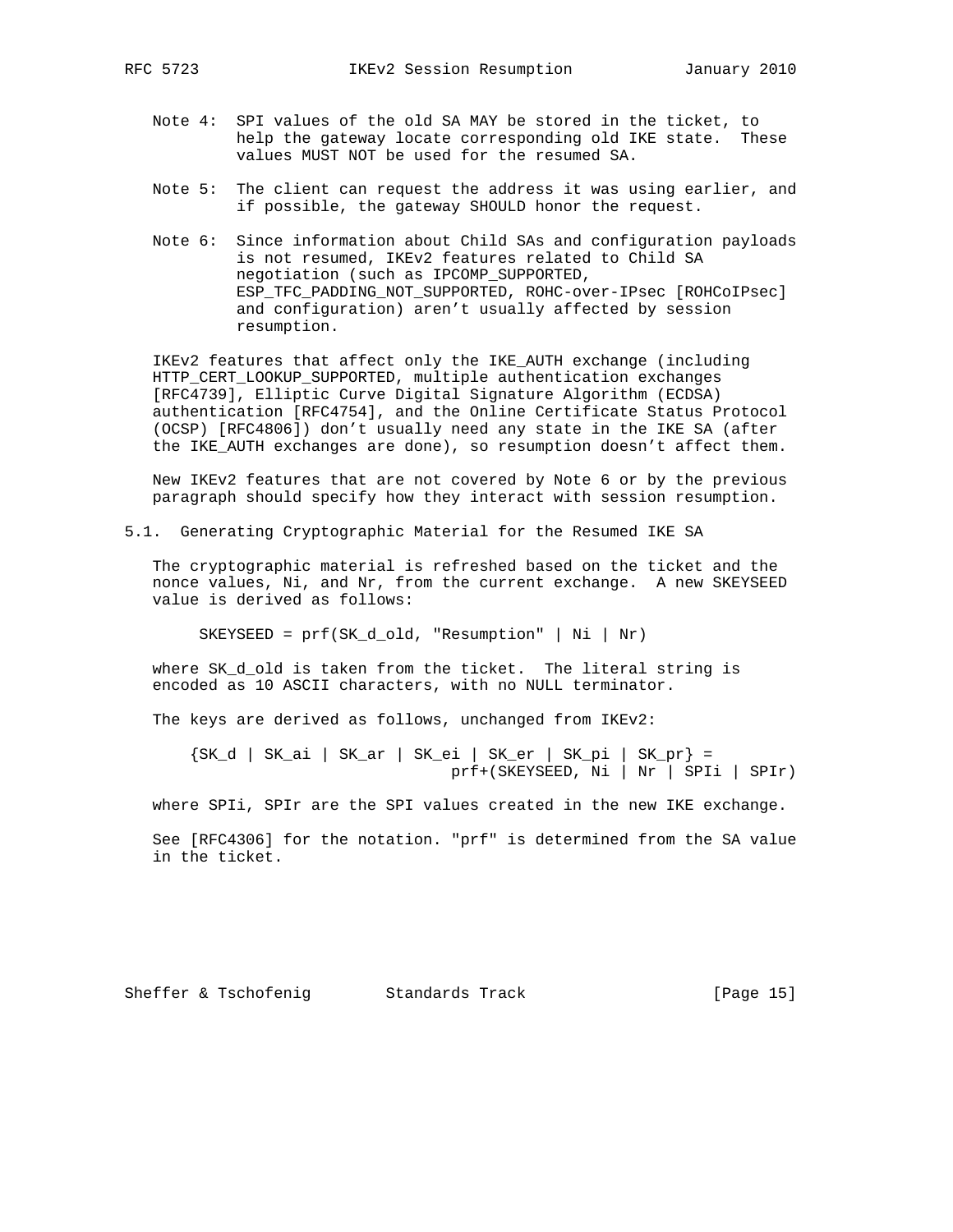## 6. Ticket Handling

#### 6.1. Ticket Content

 When passing a "ticket by value" to the client, the ticket content MUST be integrity protected and encrypted.

 A "ticket by reference" does not need to be encrypted, as it does not contain any sensitive material, such as keying material. However, access to the storage where that sensitive material is stored MUST be protected so that only authorized access is allowed. We note that such a ticket is analogous to the concept of 'stub', as defined in [SA-SYNC], or the concept of a Session ID from TLS.

 Although not strictly required for cryptographic protection, it is RECOMMENDED to integrity-protect the "ticket by reference". Failing to do so could result in various security vulnerabilities on the gateway side, depending on the format of the reference. Potential vulnerabilities include access by the gateway to unintended URLs (similar to cross-site scripting) or SQL injection.

 When the state is passed by value, the ticket MUST encode all state information marked "from the ticket" in the table on Section 5. The same state MUST be stored in the ticket store, in the case of "ticket by reference".

 A "ticket by value" MUST include a protected expiration time, which is an absolute time value and SHOULD correspond to the value included in the TICKET\_LT\_OPAQUE payload.

 The "ticket by value" MUST additionally include a key identity field, so that keys for ticket encryption and authentication can be changed, and when necessary, algorithms can be replaced.

#### 6.2. Ticket Identity and Lifecycle

 Each ticket is associated with a single IKE SA. In particular, when an IKE SA is deleted by the client or the gateway, the client MUST delete its stored ticket. Similarly, when credentials associated with the IKE SA are invalidated (e.g., when a user logs out), the ticket MUST be deleted. When the IKE SA is rekeyed, the ticket is invalidated, and the client SHOULD request a new ticket. When a client does not follow these rules, it might present an invalid ticket to the gateway. See Section 9.8 for more about this issue.

Sheffer & Tschofenig Standards Track [Page 16]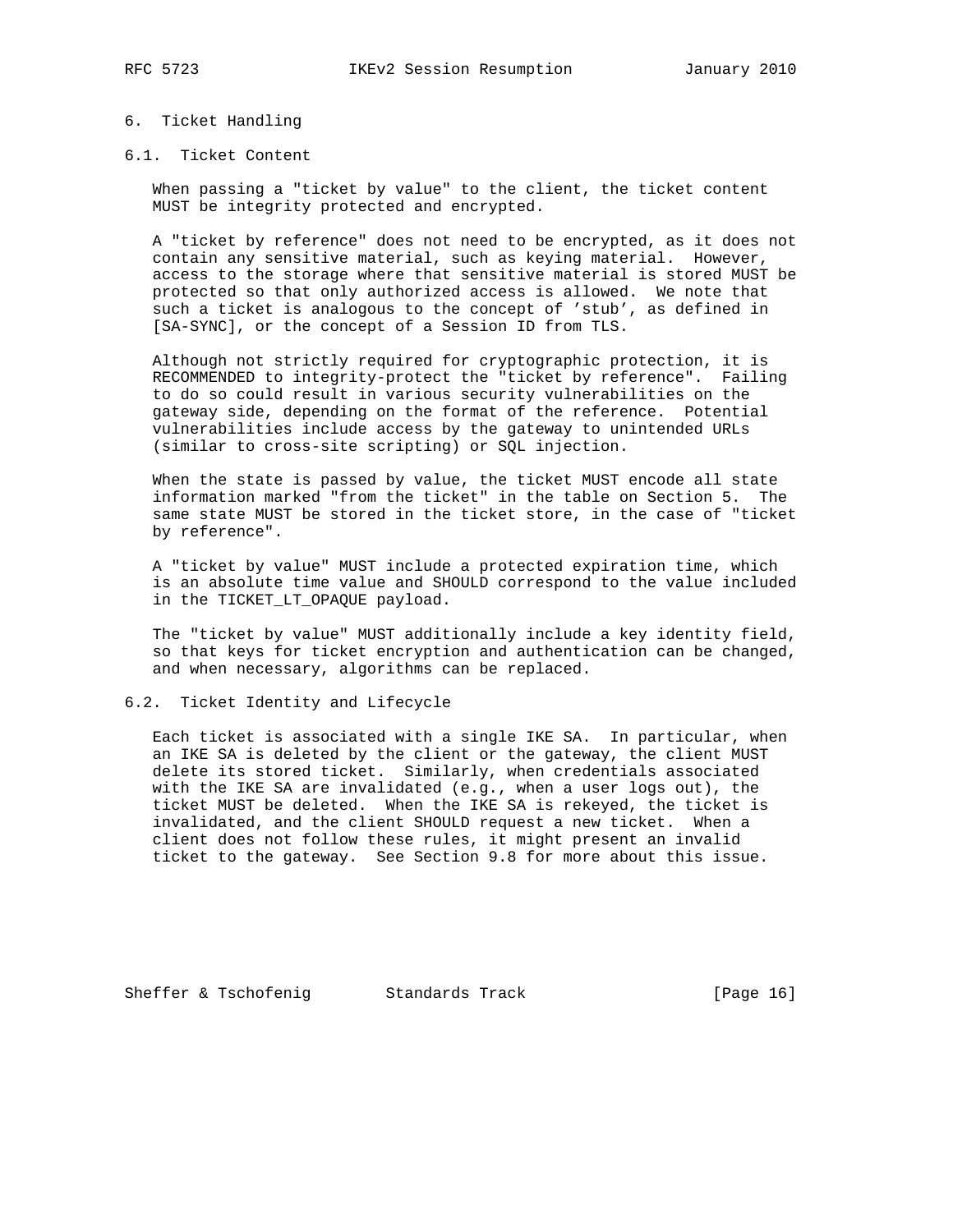The lifetime of the ticket sent by the gateway SHOULD be the minimum of the IKE SA lifetime (per the gateway's local policy) and its re authentication time, according to [RFC4478]. Even if neither of these are enforced by the gateway, a finite lifetime MUST be specified for the ticket.

 The key that is used to protect the ticket MUST have a lifetime that is significantly longer than the lifetime of an IKE SA.

 In normal operation, the client will request a ticket when establishing the initial IKE SA, and then every time the SA is rekeyed or re-established because of re-authentication.

7. IKE Notifications

 This document defines a number of notifications. The following Notify Message types have been assigned by IANA.

 +-------------------+-------+-----------------+ | Notification Name | Value | Data +-------------------+-------+-----------------+ | TICKET\_LT\_OPAQUE | 16409 | See Section 7.1 | | | | |  $|$  TICKET\_REQUEST  $|$  16410  $|$  None | | | | | TICKET\_ACK | 16411 | None | | | | | | TICKET\_NACK | 16412 | None | | | | | | TICKET\_OPAQUE | 16413 | See Section 7.2 | +-------------------+-------+-----------------+

 For all these notifications, the Protocol ID and the SPI Size fields MUST both be sent as 0.

7.1. TICKET\_LT\_OPAQUE Notify Payload

 The data for the TICKET\_LT\_OPAQUE Notify payload consists of the Notify message header, a Lifetime field and the ticket itself. The four octet Lifetime field contains a relative time value, the number of seconds until the ticket expires (encoded as an unsigned integer, in network byte order).

Sheffer & Tschofenig Standards Track [Page 17]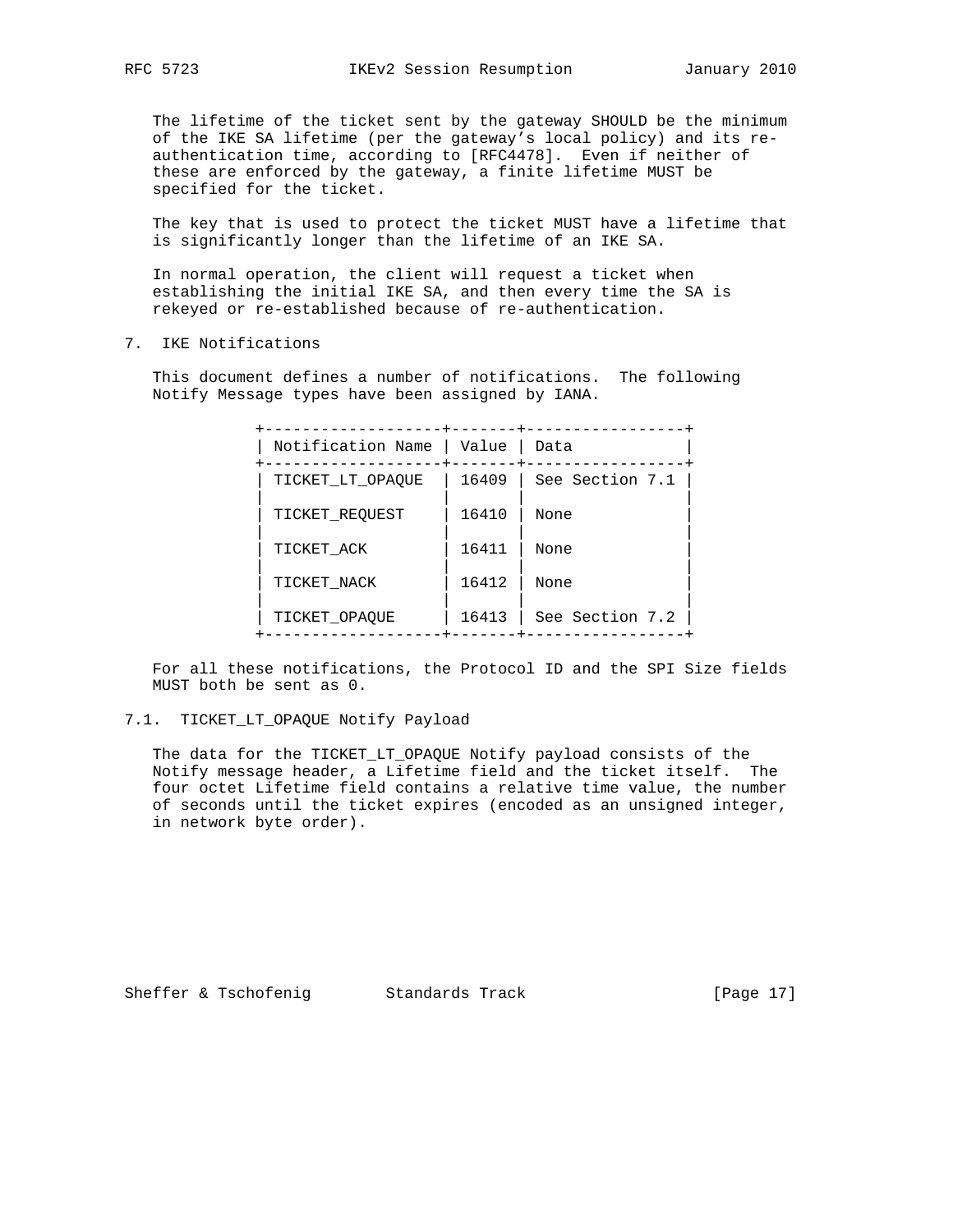0  $1$  2 3 0 1 2 3 4 5 6 7 8 9 0 1 2 3 4 5 6 7 8 9 0 1 2 3 4 5 6 7 8 9 0 1 +-+-+-+-+-+-+-+-+-+-+-+-+-+-+-+-+-+-+-+-+-+-+-+-+-+-+-+-+-+-+-+-+ | Next Payload | C | Reserved | Payload Length +-+-+-+-+-+-+-+-+-+-+-+-+-+-+-+-+-+-+-+-+-+-+-+-+-+-+-+-+-+-+-+-+ | Protocol ID | SPI Size = 0 | Notify Message Type +-+-+-+-+-+-+-+-+-+-+-+-+-+-+-+-+-+-+-+-+-+-+-+-+-+-+-+-+-+-+-+-+ Lifetime +-+-+-+-+-+-+-+-+-+-+-+-+-+-+-+-+-+-+-+-+-+-+-+-+-+-+-+-+-+-+-+-+ | | ˜ Ticket ˜ | | +-+-+-+-+-+-+-+-+-+-+-+-+-+-+-+-+-+-+-+-+-+-+-+-+-+-+-+-+-+-+-+-+

#### Figure 6: TICKET\_LT\_OPAQUE Notify Payload

## 7.2. TICKET\_OPAQUE Notify Payload

 The data for the TICKET\_OPAQUE Notify payload consists of the Notify message header, and the ticket itself. Unlike the TICKET\_LT\_OPAQUE payload, no lifetime value is included in the TICKET\_OPAQUE Notify payload.

|              |        | 0 1 2 3 4 5 6 7 8 9 0 1 2 3 4 5 6 7 8 9 0 1 2 3 4 5 6 7 8 9 |  |
|--------------|--------|-------------------------------------------------------------|--|
|              |        |                                                             |  |
| Next Payload |        | C  Reserved   Payload Length                                |  |
|              |        |                                                             |  |
|              |        | Protocol ID   SPI Size = $0$   Notify Message Type          |  |
|              |        |                                                             |  |
|              |        |                                                             |  |
|              | Ticket |                                                             |  |
|              |        |                                                             |  |
|              |        |                                                             |  |

## Figure 7: TICKET\_OPAQUE Notify Payload

8. IANA Considerations

 Section 4.3.2 defines a new IKEv2 exchange type, IKE\_SESSION\_RESUME, whose value has been allocated from the "IKEv2 Exchange Types" registry.

 Section 7 defines several new IKEv2 notifications whose Message Type values have been allocated from the "IKEv2 Notify Message Types - Status Types" registry.

Sheffer & Tschofenig Standards Track [Page 18]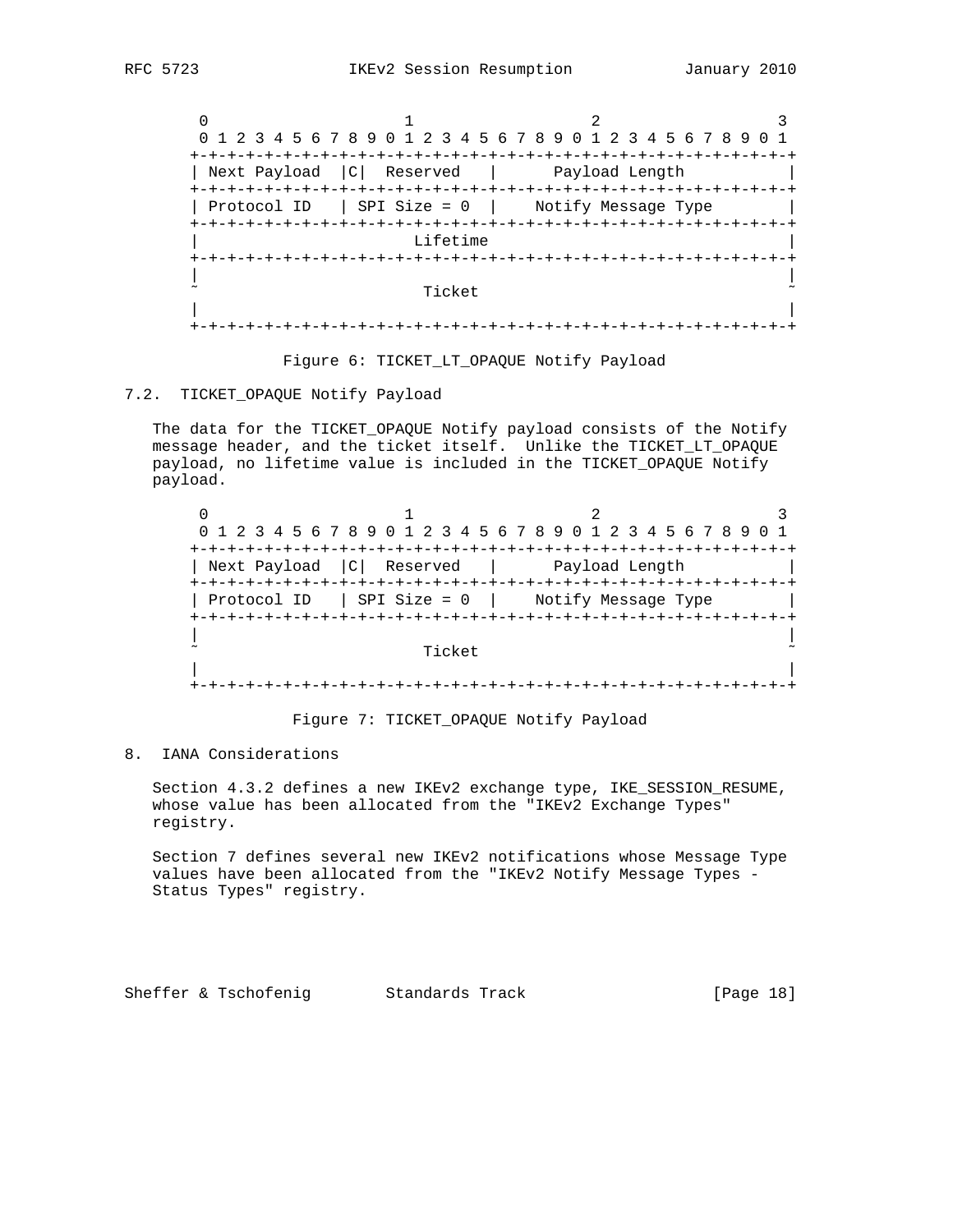### 9. Security Considerations

 This section addresses security issues related to the usage of a ticket.

## 9.1. Stolen Tickets

 A man in the middle may try to eavesdrop on an exchange to obtain a "ticket by value" and use it to establish a session with the IKEv2 responder. Since all exchanges where the client obtains a ticket are encrypted, this is only possible by listening in on a client's use of the ticket to resume a session. However, since the ticket's contents are encrypted and the attacker does not know the corresponding secret key, a stolen ticket cannot be used by an attacker to successfully resume a session. An IKEv2 responder MUST use strong encryption and integrity protection of the ticket to prevent an attacker from obtaining the ticket's contents, e.g., by using a brute force attack.

 A "ticket by reference" does not need to be encrypted. When an adversary is able to eavesdrop on a resumption attempt, as described in the previous paragraph, then the "ticket by reference" may be obtained. A "ticket by reference" cannot be used by an attacker to successfully resume a session, for the same reasons as for a "ticket by value", namely because the attacker would not be able to prove, during IKE\_AUTH, its knowledge of the secret part of the IKE state embedded in the ticket. Moreover, the adversary MUST NOT be able to resolve the ticket via the reference, i.e., access control MUST be enforced to ensure disclosure only to authorized entities.

#### 9.2. Forged Tickets

 A malicious user could forge or alter a "ticket by value" in order to resume a session, to extend its lifetime, to impersonate as another user, or to gain additional privileges. This attack is not possible if the content of the "ticket by value" is protected using a strong integrity protection algorithm.

 In the case of a "ticket by reference" an adversary may attempt to construct a fake "ticket by reference" to point to state information stored by the IKEv2 responder. This attack will fail because the adversary is not in possession of the keying material associated with the IKEv2 SA. As noted in Section 6.1, it is often useful to integrity-protect the "ticket by reference", too.

Sheffer & Tschofenig Standards Track [Page 19]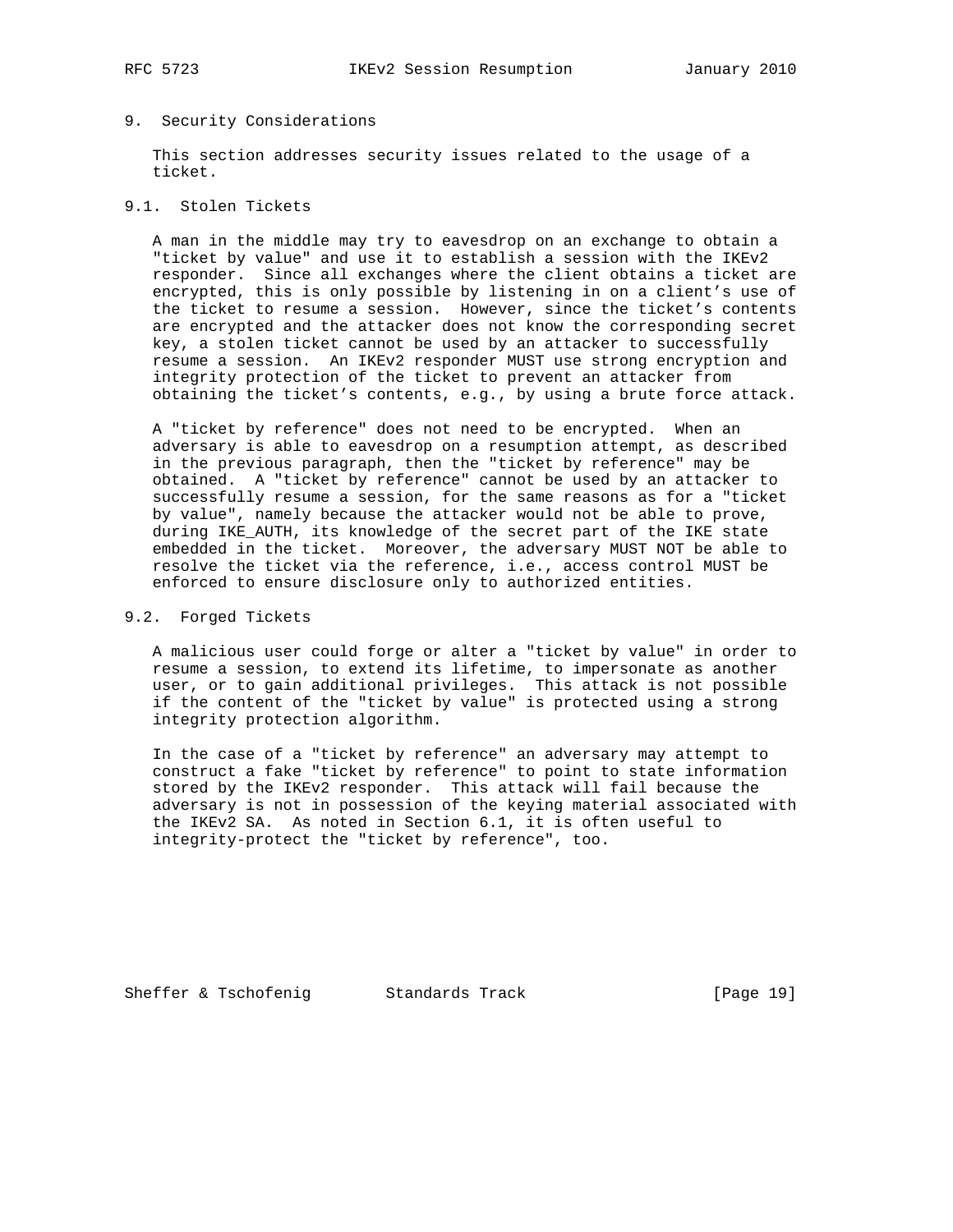## 9.3. Denial-of-Service Attacks

 An adversary could generate and send a large number of "tickets by value" to a gateway for verification. Such an attack could burden the gateway's CPU, and/or exhaust its memory with half-open IKE state. To minimize the possibility of such denial of service, ticket verification should be lightweight (e.g., using efficient symmetric key cryptographic algorithms).

 When an adversary chooses to send a large number of "tickets by reference" then this may lead to an amplification attack as the IKEv2 responder is forced to resolve the reference to a ticket in order to determine that the adversary is not in possession of the keying material corresponding to the stored state or that the reference is void. To minimize this attack, the protocol to resolve the reference should be as lightweight as possible and should not generate a large number of messages.

 Note also that the regular IKEv2 cookie mechanism can be used to handle state-overflow DoS situations.

9.4. Detecting the Need for Resumption

 Detecting when an old IKE SA is no longer usable and needs to be resumed is out of scope of the current document. However, clients are warned against implementing a more liberal policy than that used to detect failed IKE SAs (Section 2.4 of RFC 4306). In particular, untrusted messages MUST NOT be relied upon to make this decision.

9.5. Key Management for "Tickets by Value"

 A full description of the management of the keys used to protect the "ticket by value" is beyond the scope of this document. A list of RECOMMENDED practices is given below.

- o The keys should be generated securely following the randomness recommendations in [RFC4086].
- o The keys and cryptographic protection algorithms should be at least 128 bits in strength.
- o The keys should not be used for any other purpose than generating and verifying tickets.
- o The keys should be changed regularly.
- o The keys should be changed if the ticket format or cryptographic protection algorithms change.

Sheffer & Tschofenig Standards Track [Page 20]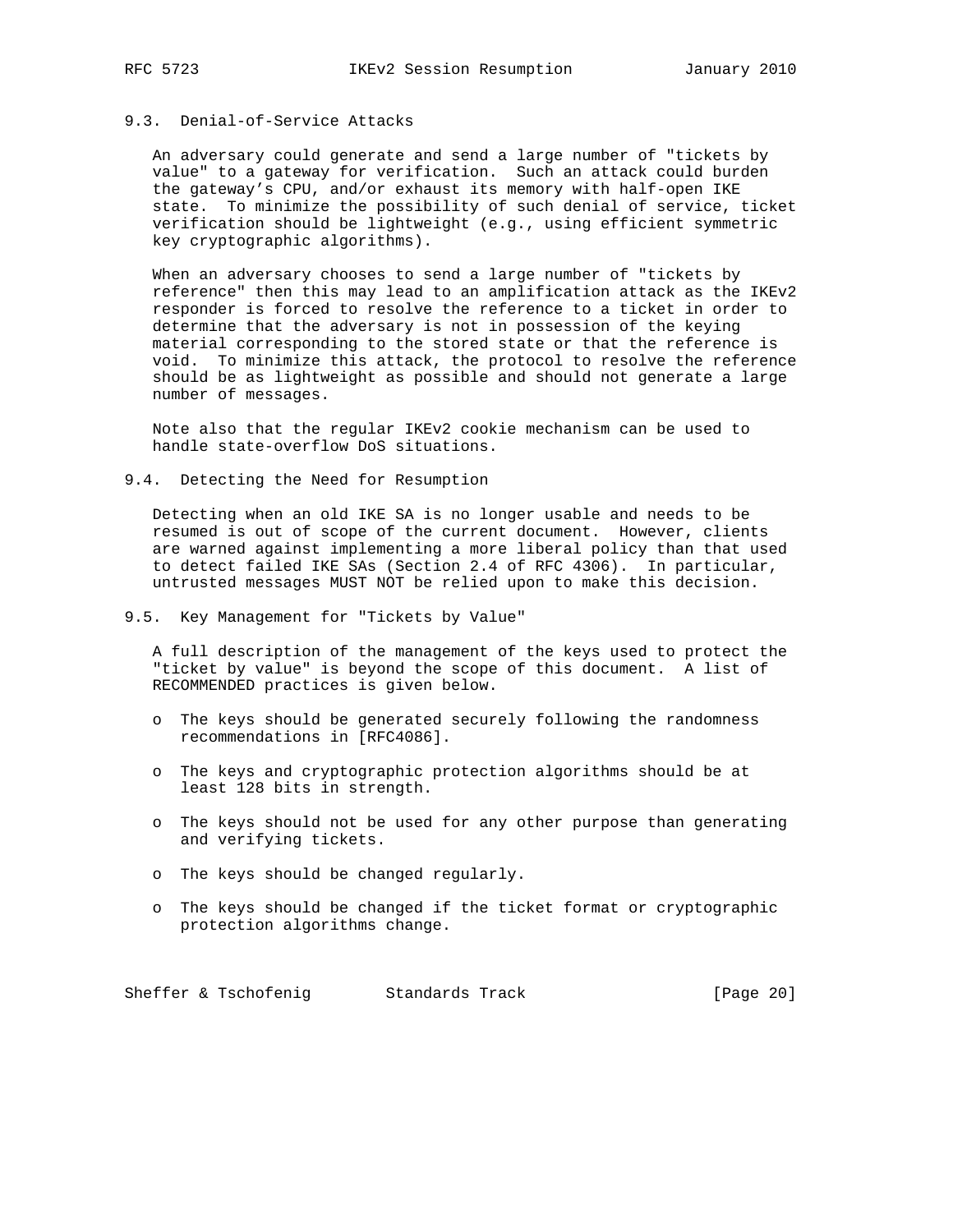## 9.6. Ticket Lifetime

 An IKEv2 responder controls the validity period of the state information by attaching a lifetime to a ticket. The chosen lifetime is based on the operational and security requirements of the environment in which this IKEv2 extension is deployed. The responder provides information about the ticket lifetime to the IKEv2 initiator, allowing it to manage its tickets.

## 9.7. Tickets and Identity

 A ticket is associated with a certain identity, and MUST be managed securely on the client side. Section 6.2 requires that a ticket be deleted when the credentials associated with the ticket's identity are no longer valid, e.g., when a user whose credentials were used to create the SA logs out.

## 9.8. Ticket Revocation

 A misbehaving client could present a ticket in its possession to the gateway resulting in session resumption, even though the IKE SA associated with this ticket had previously been deleted. This is disallowed by Section 6.2. This issue is unique to "ticket by value" cases, since a "ticket by reference" will have been deleted from the ticket store.

 To avoid this issue for "ticket by value", an Invalid Ticket List (ITL) may be maintained by the gateway, see [TOKENS]. This can be a simple blacklist of revoked tickets. Alternatively, [TOKENS] suggests to use Bloom Filters [Bloom70] to maintain the list in constant space. Management of such lists is outside the scope of the current document. Note that a policy that requires tickets to have shorter lifetimes (e.g., 1 hour) significantly mitigates this issue.

# 9.9. Ticket by Value Format

 The ticket's format is not defined by this document, since this is not required for interoperability. However, great care must be taken when defining a ticket format such that the requirements outlined in Section 6.1 are met. The "ticket by value" MUST have its integrity and confidentiality protected with strong cryptographic techniques to prevent a breach in the security of the system.

Sheffer & Tschofenig Standards Track [Page 21]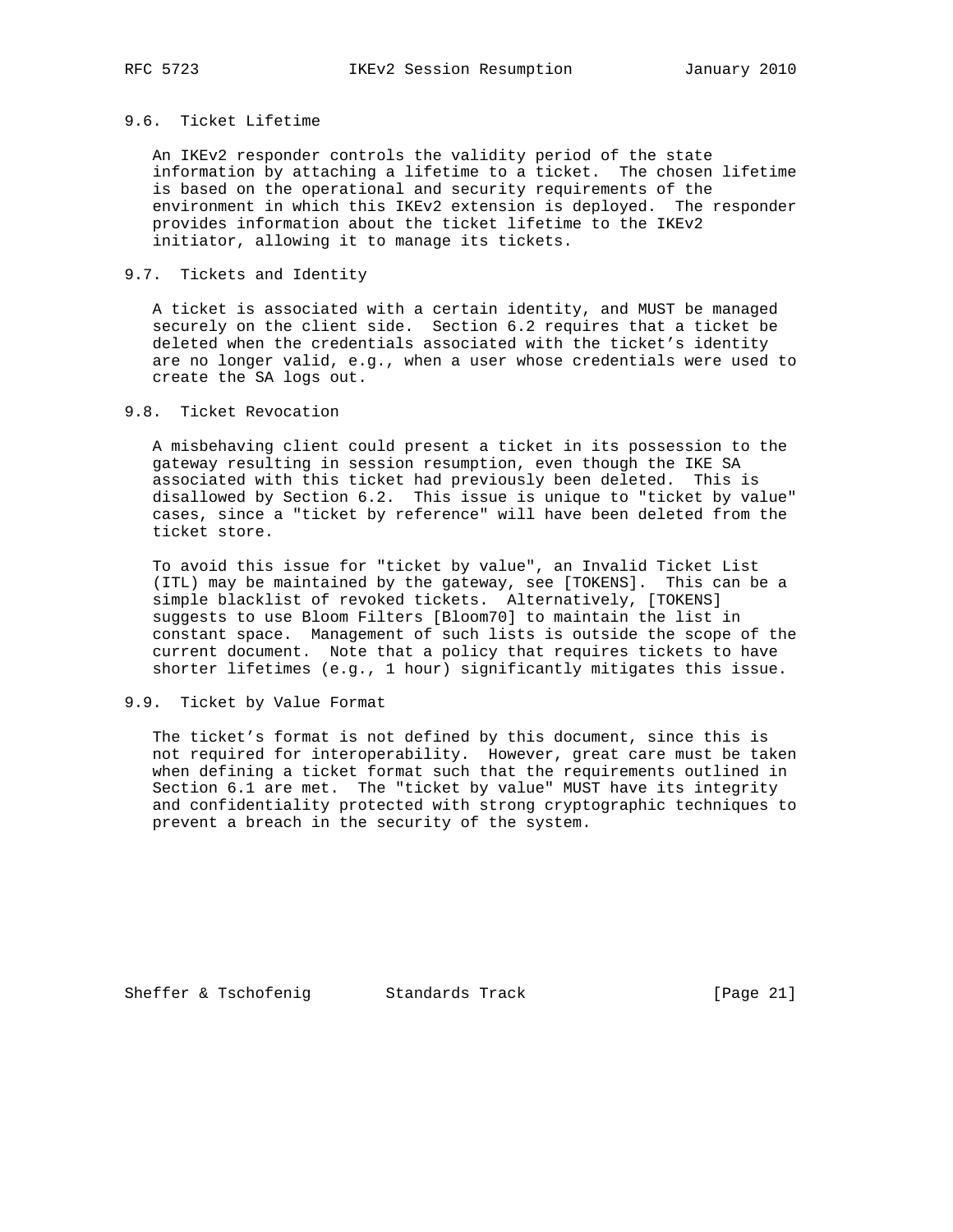### 9.10. Identity Privacy, Anonymity, and Unlinkability

 Since opaque state information is passed around between the IKEv2 initiator and the IKEv2 responder it is important that leakage of information, such as the identities of an IKEv2 initiator and a responder, MUST be avoided.

 When an IKEv2 initiator presents a ticket as part of the IKE\_SESSION\_RESUME exchange, confidentiality is not provided for the exchange. There is thereby the possibility for an on-path adversary to observe multiple exchange handshakes where the same state information is used and therefore to conclude that they belong to the same communication endpoints.

 This document therefore requires that the ticket be presented to the IKEv2 responder only once; under normal circumstances (e.g., no active attacker), there should be no multiple use of the same ticket.

 We are not aware of additional security issues associated with ticket reuse: the protocol guarantees freshness of the generated crypto material even in such cases. As noted in Section 4.3.1, the gateway SHOULD prevent multiple uses of the same ticket. But this is only an extra precaution, to ensure that clients do not implement reuse. In other words, the gateway is not expected to cache old tickets for extended periods of time.

#### 10. Acknowledgements

 We would like to thank Paul Hoffman, Pasi Eronen, Florian Tegeler, Stephen Kent, Sean Shen, Xiaoming Fu, Stjepan Gros, Dan Harkins, Russ Housely, Yoav Nir, Peny Yang, Sean Turner, and Tero Kivinen for their comments. We would like to particularly thank Florian Tegeler and Stjepan Gros for their implementation efforts and Florian Tegeler for a formal verification using the Casper tool set.

 We would furthermore like to thank the authors of [SA-SYNC] (Yan Xu, Peny Yang, Yuanchen Ma, Hui Deng, and Ke Xu) for their input on the stub concept.

 We would like to thank Hui Deng, Tero Kivinen, Peny Yang, Ahmad Muhanna, and Stephen Kent for their feedback regarding the "ticket by reference" concept.

 Vidya Narayanan and Lakshminath Dondeti coauthored several past versions of this document, and we acknowledge their significant contribution.

Sheffer & Tschofenig Standards Track [Page 22]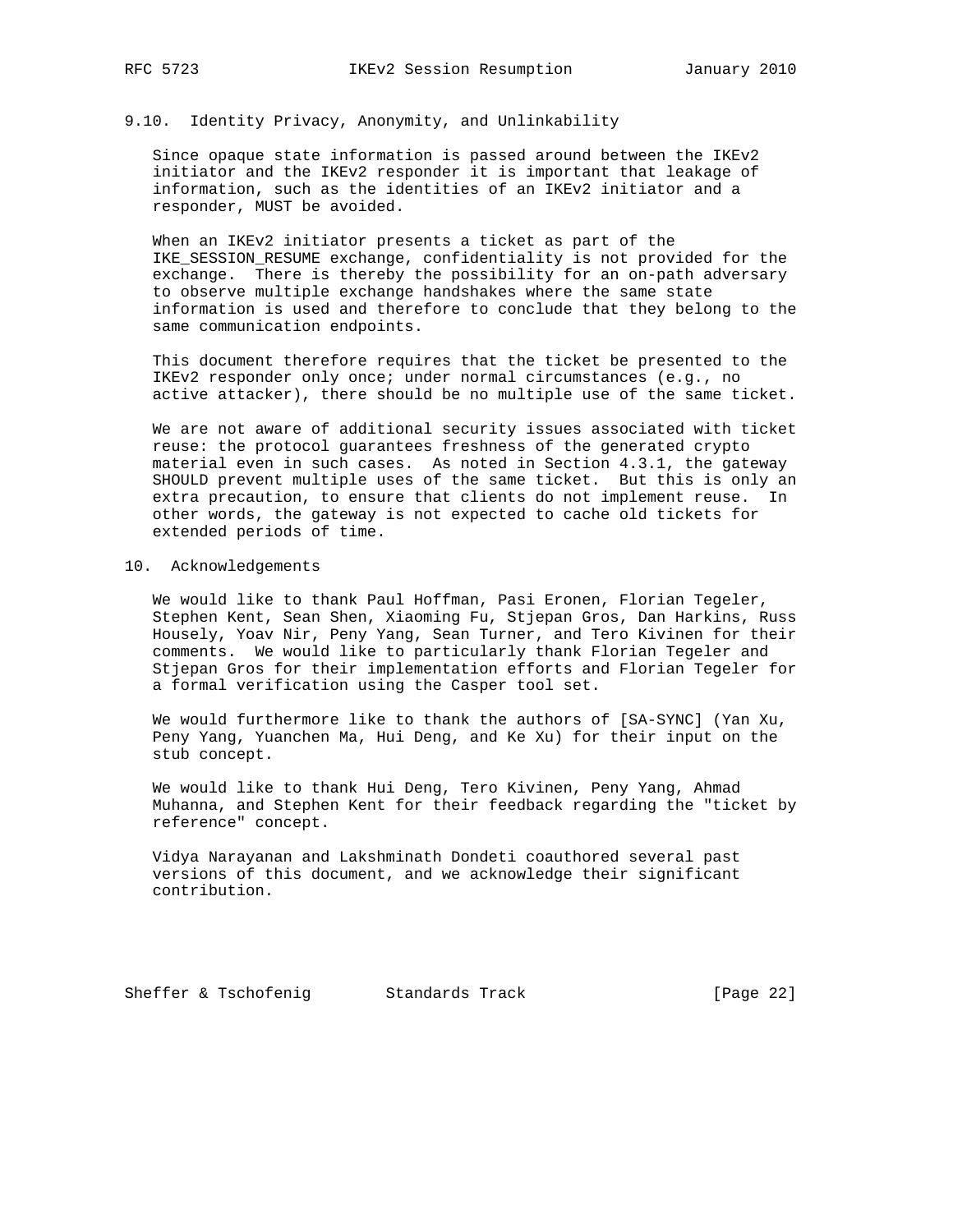## 11. References

- 11.1. Normative References
	- [RFC2119] Bradner, S., "Key words for use in RFCs to Indicate Requirement Levels", BCP 14, RFC 2119, March 1997.

 [RFC4306] Kaufman, C., "Internet Key Exchange (IKEv2) Protocol", RFC 4306, December 2005.

#### 11.2. Informative References

- [Bloom70] Bloom, B., "Space/time trade-offs in hash coding with allowable errors", Comm. ACM 13(7):422-6, July 1970.
- [EAP-AUTH] Eronen, P., Tschofenig, H., and Y. Sheffer, "An Extension for EAP-Only Authentication in IKEv2", Work in Progress, October 2009.
- [IKEV2-BIS] Kaufman, C., Hoffman, P., Nir, Y., and P. Eronen, "Internet Key Exchange Protocol: IKEv2", Work in Progress, October 2009.
- [RFC4086] Eastlake, D., Schiller, J., and S. Crocker, "Randomness Requirements for Security", BCP 106, RFC 4086, June 2005.
- [RFC4301] Kent, S. and K. Seo, "Security Architecture for the Internet Protocol", RFC 4301, December 2005.
- [RFC4478] Nir, Y., "Repeated Authentication in Internet Key Exchange (IKEv2) Protocol", RFC 4478, April 2006.
- [RFC4555] Eronen, P., "IKEv2 Mobility and Multihoming Protocol (MOBIKE)", RFC 4555, June 2006.
- [RFC4718] Eronen, P. and P. Hoffman, "IKEv2 Clarifications and Implementation Guidelines", RFC 4718, October 2006.
- [RFC4739] Eronen, P. and J. Korhonen, "Multiple Authentication Exchanges in the Internet Key Exchange (IKEv2) Protocol", RFC 4739, November 2006.
- [RFC4754] Fu, D. and J. Solinas, "IKE and IKEv2 Authentication Using the Elliptic Curve Digital Signature Algorithm (ECDSA)", RFC 4754, January 2007.

Sheffer & Tschofenig Standards Track [Page 23]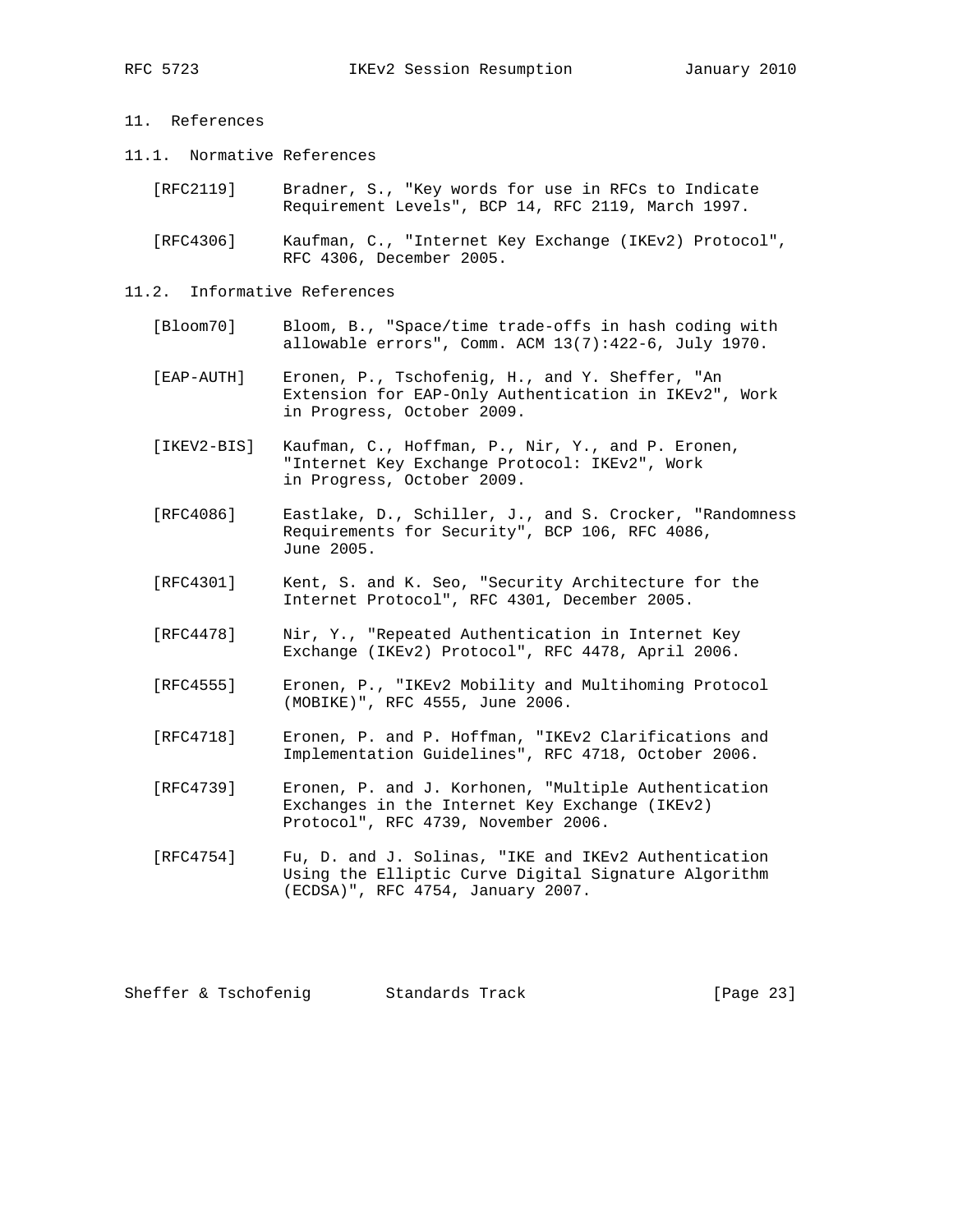- [RFC4806] Myers, M. and H. Tschofenig, "Online Certificate Status Protocol (OCSP) Extensions to IKEv2", RFC 4806, February 2007.
- [RFC5077] Salowey, J., Zhou, H., Eronen, P., and H. Tschofenig, "Transport Layer Security (TLS) Session Resumption without Server-Side State", RFC 5077, January 2008.
- [RFC5685] Devarapalli, V. and K. Weniger, "Redirect Mechanism for the Internet Key Exchange Protocol Version 2 (IKEv2)", RFC 5685, November 2009.
- [ROHCoIPsec] Ertekin, E., Christou, C., Jasani, R., Kivinen, T., and C. Bormann, "IKEv2 Extensions to Support Robust Header Compression over IPsec (ROHCoIPsec)", Work in Progress, December 2009.
- [SA-SYNC] Xu, Y., Yang, P., Ma, Y., Deng, H., and H. Deng, "IKEv2 SA Synchronization for session resumption", Work in Progress, October 2008.
- [TOKENS] Rescorla, E., "How to Implement Secure (Mostly) Stateless Tokens", Work in Progress, March 2007.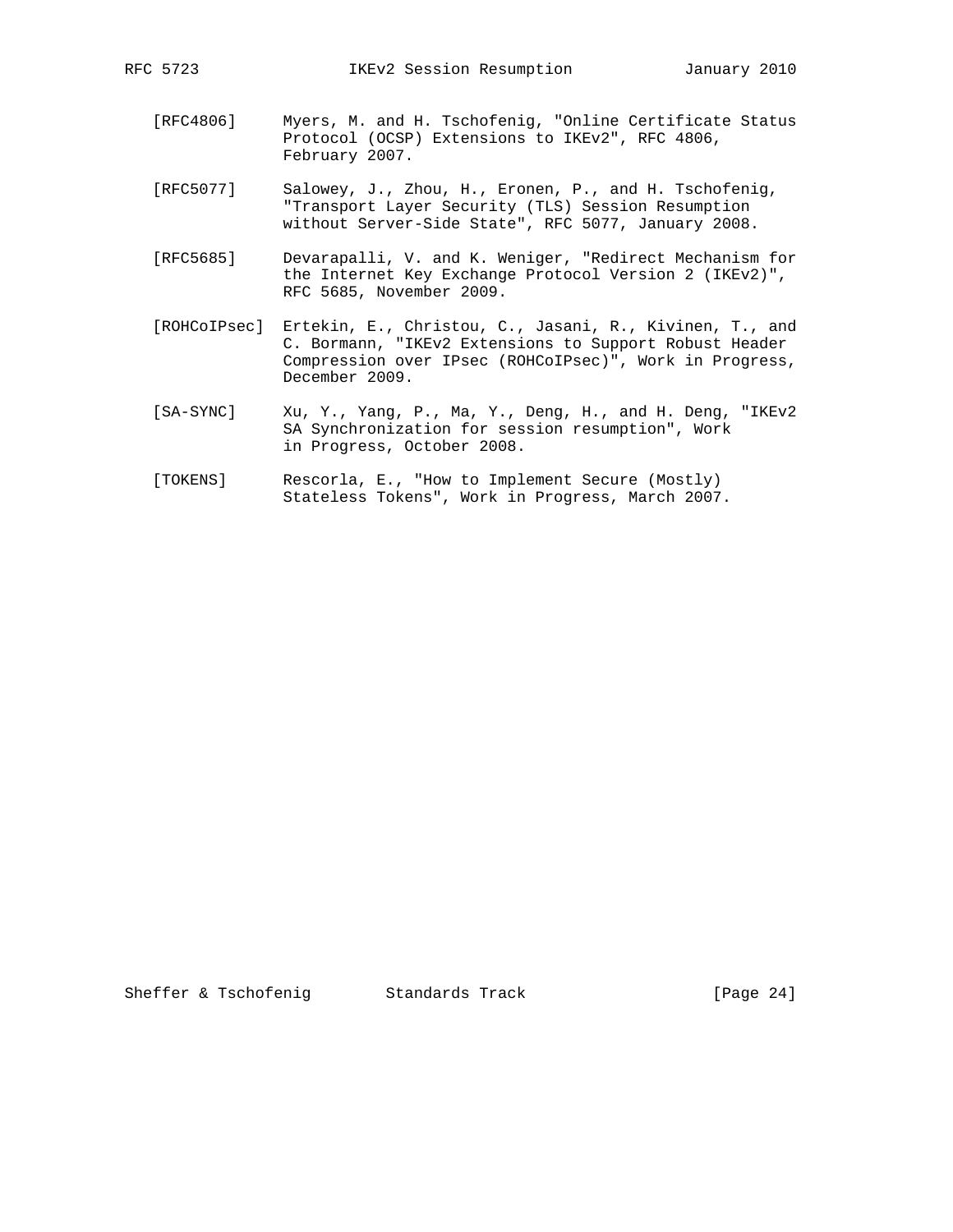Appendix A. Ticket Format

 This document does not specify a particular ticket format nor even the suggested contents of a ticket: both are entirely up to the implementer. The formats described in the following sub-sections are provided as useful examples, and implementers are free to adopt them as-is or change them in any way necessary.

```
A.1. Example "Ticket by Value" Format
```

| struct                       |                                                                      |
|------------------------------|----------------------------------------------------------------------|
| [authenticated] struct $\{$  |                                                                      |
|                              | octet format version; $\frac{1}{1}$ for this version of the protocol |
| octet reserved[3];           | // sent as 0, ignored by receiver.                                   |
| $octet$ key $id[8]$ ;        | // arbitrary byte string                                             |
| opaque IV $[0255]$ ;         | // actual length (possibly 0) depends                                |
|                              | // on the encryption algorithm                                       |
|                              |                                                                      |
| [encrypted] struct {         |                                                                      |
|                              | opaque IDi, IDr; $\frac{1}{\sqrt{2}}$ the full payloads              |
| $octet$ SPIi[8], SPIr[8];    |                                                                      |
|                              | opaque $SA$ ; $\frac{1}{1}$ the full $SAr$ payload                   |
|                              | octet SK_d[0255]; // actual length depends on SA value               |
| enum  authentication_method; |                                                                      |
|                              | int32 expiration; // an absolute time value, seconds                 |
|                              | // since Jan. 1, 1970                                                |
| ikev2 state;                 |                                                                      |
| } protected_part;            |                                                                      |
| opaque MAC $[0255]$ ;        | // the length (possibly 0) depends                                   |
|                              | // on the integrity algorithm                                        |
| $1 + 2 + 1 + 1 + 1$          |                                                                      |

} ticket;

 Note that the key defined by "key\_id" determines the encryption and authentication algorithms used for this ticket. Those algorithms are unrelated to the transforms defined by the SA payload.

 The reader is referred to [TOKENS] that recommends a similar (but not identical) ticket format, and discusses related security considerations in depth.

A.2. Example "Ticket by Reference" Format

 For implementations that prefer to pass a reference to IKE state in the ticket, rather than the state itself, we suggest the following format:

Sheffer & Tschofenig Standards Track [Page 25]